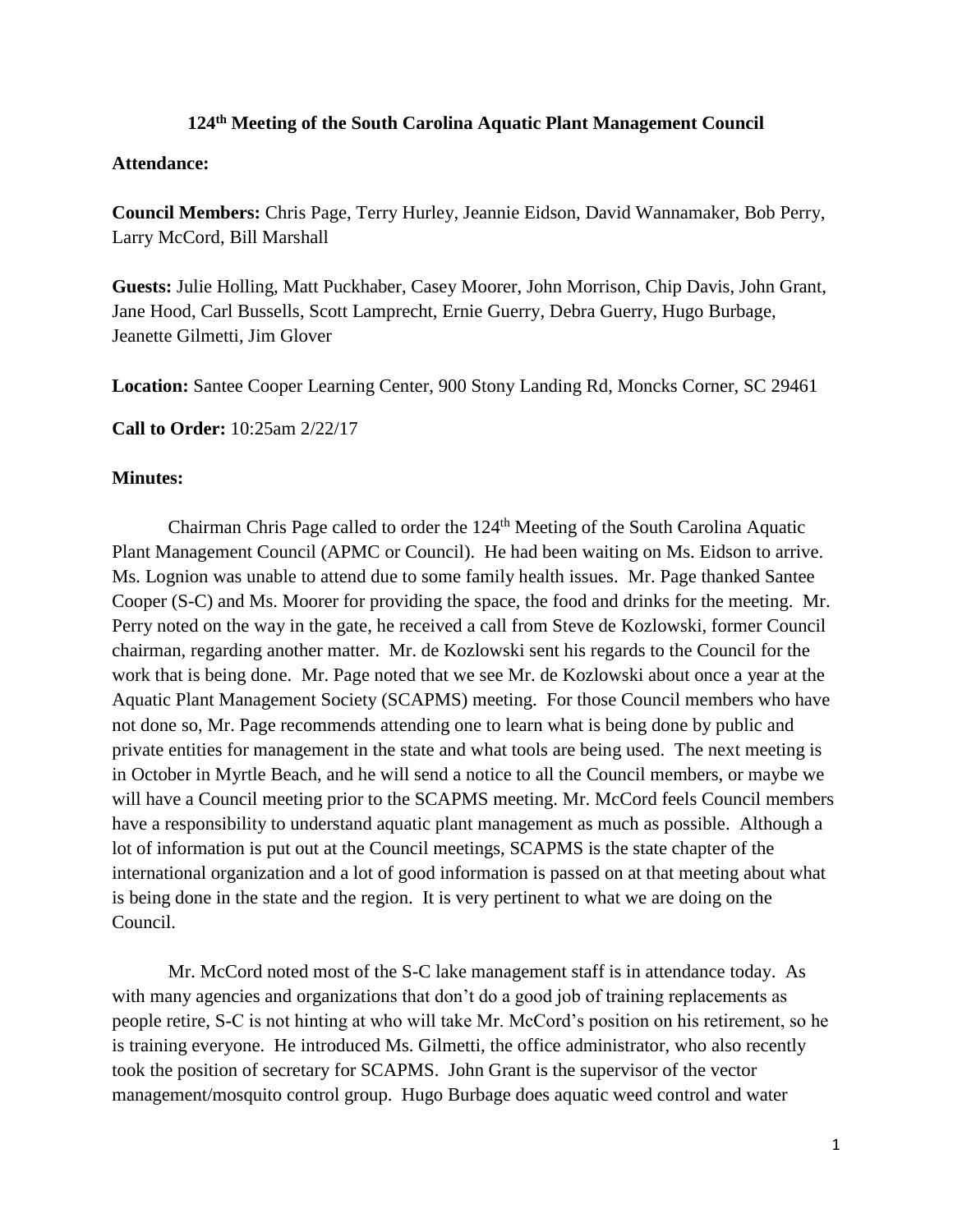quality monitoring and is also on the SCAPMS board. Debra Guerry supervises the analytical work and runs the laboratory. John Morrison is a fisheries biologist. Carl Bussells is another aquatic weed control specialist, who formerly worked for the South Carolina Department of Natural Resources (SCDNR). Casey Moorer is the supervisor of our biological services group, in charge of aquatic weed control and water quality issues. Ernie Guerry also works in that group. Mr. Page noted he brought his entire staff, too, but they could hide in a corner.

The first item on the agenda is approving the minutes from the 123<sup>rd</sup> Meeting of the APMC on December 6, 2016. Mr. Page asked if anyone needed a copy of the minutes and handed them out. He then offered to give everyone a few minutes to review the minutes. Mr. Wannamaker noted two comments that had his name on them, but he didn't make the statements. The first was on page 16, in regard to the vegetation at the Bushy Park landing. Mr. Bussells thought he made that statement. Mr. Wannamaker noted the other comment attributed to him was on page 19, in regard to the condition of sportfish. Mr. Lamprecht indicated that statement should be attributed to him, although Ms. Holling thought it was two different voices. Ms. Holling noted that it is difficult to identify the voices of the people who do not speak much. Mr. Page said that doing the minutes is generally a thankless job, and thanked Ms. Holling for getting so much correct in the minutes. While waiting on comments, Ms. Holling asked if everyone had signed in. Ms. Eidson and Mr. Glover arrived and apologized for being late. Mr. Wannamaker made a motion to approve the minutes with the noted changes. Mr. Marshall seconded the motion. Mr. Page asked for discussion. No discussion was brought before the board. Mr. Page called for a vote. The motion passed unanimously.

Mr. Page said the next item on the agenda is "Public Comments," but no one from the public was present, so there are no public comments. He said there will be public comments at the next meeting, many of which will come through mail, email, and public threads.

Mr. Page moved into the approval of the 2017 draft plan. The majority of the plan is the same as it has been in the past. We did have some changes in some areas other than the S-C lakes. We had changes on Lake Greenwood, Lake Murray and Lake Keowee. We will go over these lakes first and then move on to the S-C lakes. Mr. Page asked if anyone needed copies of the sections that needed to be reviewed. While those were being passed out, Ms. Eidson reminded the Council of her retirement in December and introduced Mr. Glover as her replacement. She asked if we could go around the room and have everyone introduce themselves at some point during the meeting.

Mr. Page noted there were some changes to acreage and correcting typographic errors in the main portion of the plan and asked if the Council wanted him to go through by waterbody noting the changes or lack of changes, or if everyone was okay with reviewing those on their own.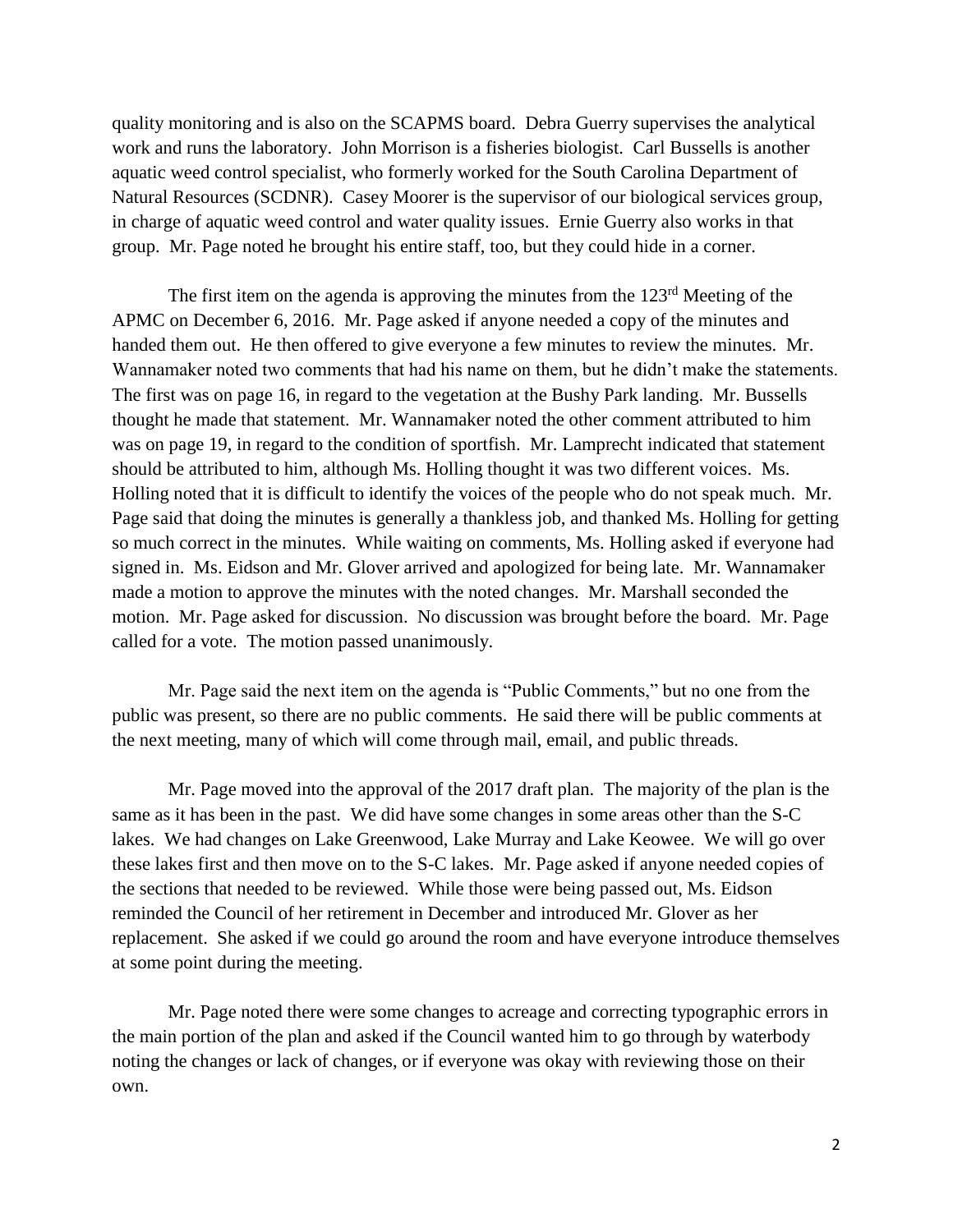Mr. Page moved onto Lake Greenwood. There is a situation going on up there. We found about 50 acres of *Hydrilla* in October, and about 10-15 additional acres after that. It is all in very early stages of growth and mixed in with the most gorgeous *Vallisneria* you have ever seen. We did a Sonar treatment in late October. It looks like it had some effect, but not as much as we had hoped. This growth is an indication that we do not have enough carp in that system and we were trying to do a 1:10 ratio, since it is a Piedmont lake. It looks like we are going to have to increase that number somewhat. Over the last few years, both Greenwood and Murray have had water go over their emergency spillways. We are unsure of the carp populations in those lakes, or the S-C lakes, and have no way to accurately determine them. We are going to have to look at them and use Mr. Lamprecht's data to interpolate some carp numbers for those lakes. Ms. Eidson asked if these lakes were impacted by Hurricane Matthew. Mr. Page said Lake Greenwood was impacted the year before, with some rain from Hurricane Matthew, but not to the extent of the previous year.

Mr. Page indicated there were significant amounts of vegetation in Lake Greenwood. In addition to the hydrilla, there were a lot of indicator species, such as *Vallisneria* and naiads, popping up. Greenwood County has their own staff doing survey and treatment of problem species. They called it to our attention. We will go out and survey occasionally, but mostly rely on their information. There has been a significant increase in vegetation, including *Hydrilla*, in that system. The *Hydrilla* is showing up in all the places it was previously, but we are talking about small plants about the size of a coffee cup that were discovered mixed in with the *Vallisneria* along certain shorelines. Some areas were denser than others. We used Sonar to try and solve that problem. We will see how that worked in the spring. In the meantime, since the carp were so effective the first time, we were thinking we needed to get back up to a higher level of carp.

Mr. Wannamaker asked if there is an individual or small group managing that, or is SCDNR doing that? Mr. Page said Greenwood County has a lake management group dealing with aquatic nuisance species in addition to permitting docks and patrolling the lake for issues. Vegetation is one of their primary roles. That is a unique situation, since the lake sits on three counties. The other two counties, Laurens and Newberry, defer to Greenwood County. So, if you live on the lake in one of those other counties, you pay Greenwood County a dock fee. The other counties do not have anything to do with the lake. Mr. Perry noted that Greenwood County deals with the Federal Energy Regulatory Commission (FERC) licensing for the lake. The county leases power to S-C but maintains responsibility for weed control and lake maintenance.

Mr. Page noted the 250 carp in the last plan were the maintenance stocking for last year. We would like to add 1500 extra carp in the system for the 60 acres of *Hydrilla*, specifically on top of those areas. It would serve a two-fold process. One would be to have immediate *Hydrilla*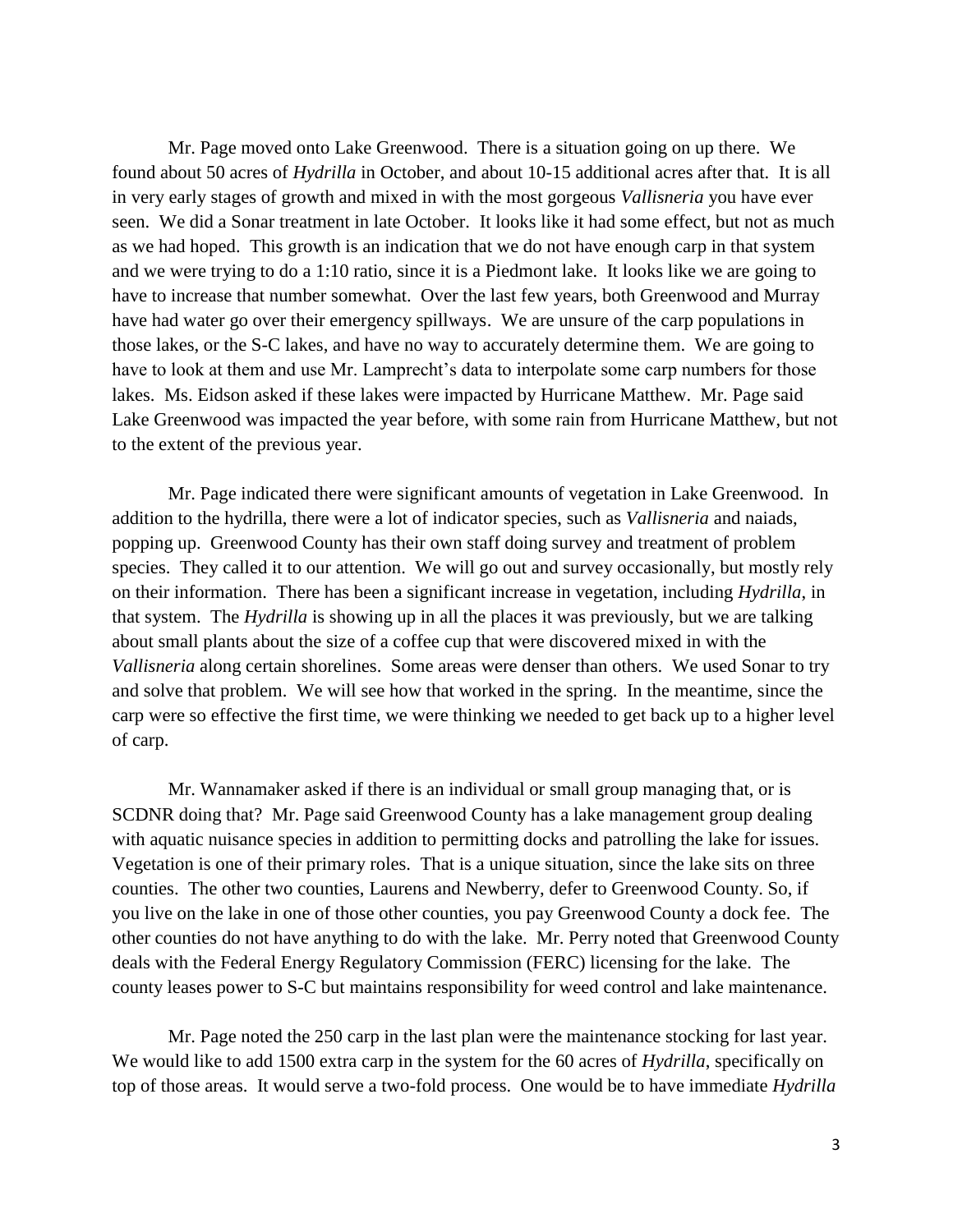control by those carp. That would also increase the number of carp from a 1:10 ratio to a 1:8 ratio. This should also get us back to a stable number in the system. There is a quite vocal group of homeowners up there right now. Between the Fisheries Division and our program, there have been a good number of emails sent. One of the homeowners is convinced that there are no fish in the lake, and at the same time, he wants all the *Vallisneria* cleared out of his cove. He has no fish but wants to get rid of all the fish habitat. We get these types of comments all the time. Mr. McCord pointed out this man has no information to base his opinion on. Mr. Page was preparing the committee for the next meeting in four or five weeks, when we will get all sorts of comments from the public.

Mr. Page moved on to Lake Murray, which has been surveyed by SCE&G or Mr. de Kozlowski, their contractor. The issue in Murray is the 1100 carp as the maintenance stocking over the last few years to maintain the 1:8 ratio. Because of the issues we had with the flooding, the questions about the carp number, and the fact that Lake Murray is showing signs of vegetative increase in certain places, we felt that stock number was low, so we would like to stock 2000 carp into Lake Murray. This would be a combination maintenance stocking and a little extra to get the numbers back up. Ms. Eidson asked if this was because of all the carp that were found at Saluda Shoals Park after the emergency spillways were opened. Mr. Page confirmed that hundreds, if not thousands, of carp were found in the park.

Mr. Page realized he had skipped over Lake Keowee and moved back to it. It is a Duke Power (Duke) lake. You would not expect it, but 10 acres of *Hydrilla* were found by a boat ramp. The guys from Duke contacted Mr. Page and asked if they could do a treatment. Since the lake has been in the plan for several years, he told them to go ahead. He believes they went out there with Diquat and Komeen, which is a contact herbicide that will burn back the vegetation to limit the spread. They said they would be willing to treat it again this year and do other follow-up treatments if needed but would like to put 250 carp into that system. Keowee is a cold-water lake, so *Hydrilla* is not going to spread like it does in the Low Country and Piedmont lakes. Mr. McCord was interested to see what kind of results they get with the grass carp stocking. As a rule of thumb, spot treatments with carp are questionable as to whether those fish will remain in an area. Given the fact that Keowee does not have much vegetation otherwise, they might have better results. Mr. Page noted that the Duke staff suggested a high ratio of carp per acre. Mr. Marshall asked if this is the first-time carp have been stocked in Lake Keowee. Mr. Page does not recall carp being stocked in Keowee, at least in the last 10-12 years, but would have to research it to be sure. Knowing Duke, he would not be surprised if there had been some sort of stocking. Mr. Lamprecht asked which lake had issues with milfoil. Mr. McCord said that was Mountain Island Reservoir. They had a finding of *Hydrilla* in Keowee 15- 20 years ago, but it was literally and intentionally planted in pots around people's docks. That was removed mechanically by removing the pots and possibly doing some herbicide treatments, but Mr. McCord did not remember any carp being stocked at that time. Mr. Page indicated Duke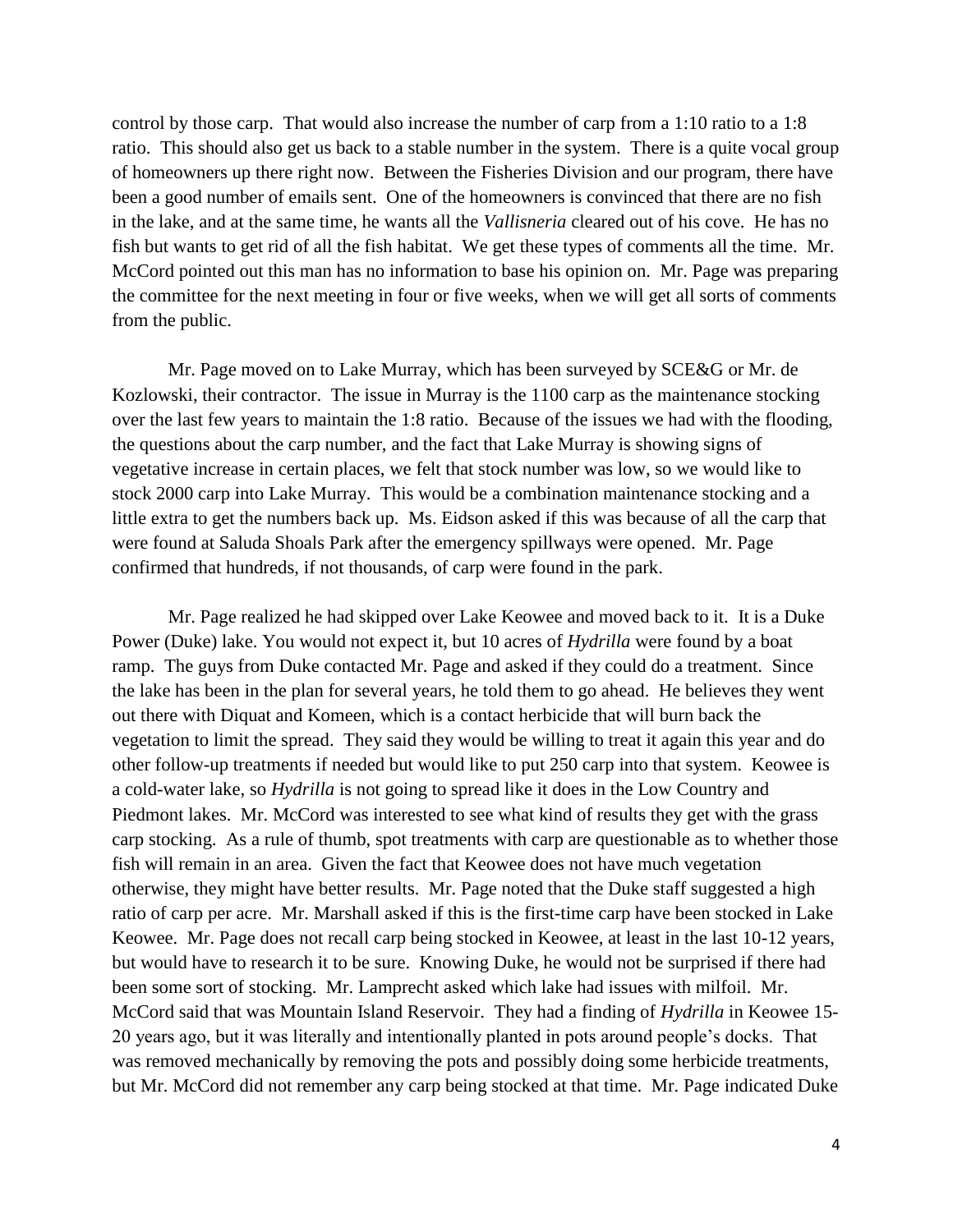had a proclivity for stocking grass carp. They did not believe in leaving any doubt. Mr. McCord added that if Duke did stock carp, their carp stocking policy was formed because they were extremely interested in what was going on in the S-C lakes when they were heavily infested with *Hydrilla*. That was when Duke formed their opinion on controlling *Hydrilla*. They have reason for seriously keeping it from getting started in their reservoirs. Mr. Page agreed with Mr. McCord. Duke has had *Hydrilla* in several of their lakes. It has been manually removed, because they had mosquito crews going through, who reported it when they saw it. That control method is highly effective in early stages of infestation. The same thing happened at Keowee. It is Mr. Page's understanding the Duke is cutting back on their lake management. Mr. McCord noted that the mosquito control crews have been completely cut out, which is also their aquatic weed control staff. He is not sure if Ken Manuel or Tommy Bowen are going out on the boat. Mr. Page said that's exactly who did the treatment this time. Mr. McCord feels the removal of the control crews is a bad decision, but it is their decision to make.

Mr. Page asked if there were any questions or any discussion regarding lakes Greenwood, Murray or Keowee. There were none, so he moved on to the S-C lakes.

Mr. Page noted that SCDNR and S-C met just over a week ago. The staff from S-C and SCDNR staff from fisheries, wildlife, and Wildlife Management Areas (WMA) to discuss the various issues on the S-C lakes. We discussed what needed to be done on the WMAs, in the public waters, on the Waterfowl Association work that was started, National Wildlife Refuge work, and a few other things. We got a presentation from Mr. McCord about the number of carp S-C would like to put in the system and Mr. Lamprecht talked about the issues, too. That is where we came up with the recommended numbers in the plan. Mr. Page noted that the Council makes the decision. We just put some words on a page. The verbiage did not change that much. In the S-C section, page three gets into the meat of the changes. The text that is marked out is the old stuff. The text in blue or red and underlined is the new stuff. Ms. Eidson asked what the difference in the colors meant. Mr. Page said both colors are new text but are just changes by different editors. Mr. McCord noted the text not crossed out is what remains in this draft.

Mr. Glover suggested that the filamentous algae (*Lyngbya*) be changed to cyanobacteria, since that is technically what it is. He thought it should have the proper species reference. Mr. McCord noted that it is a cyanobacteria, but it is also technically filamentous algae. It fits both categories. In order not to be confusing from the aquatic plant management stand point, most of the blue-green algae species are not multi-cellular. Because *Lyngbya* is filamentous, it occupies different areas and requires a different kind of control. We are fortunate that we do not have to deal with many of the planktonic blue-green algae that cause lots of fish kills. *Lyngbya* is bad enough, but those organisms can be devastating in water systems where there is not much flow. We think we have been able to avoid that. We have had unexplained fish kills in areas that we may not have been able to confirm algae as the causative agent, but it certainly could be.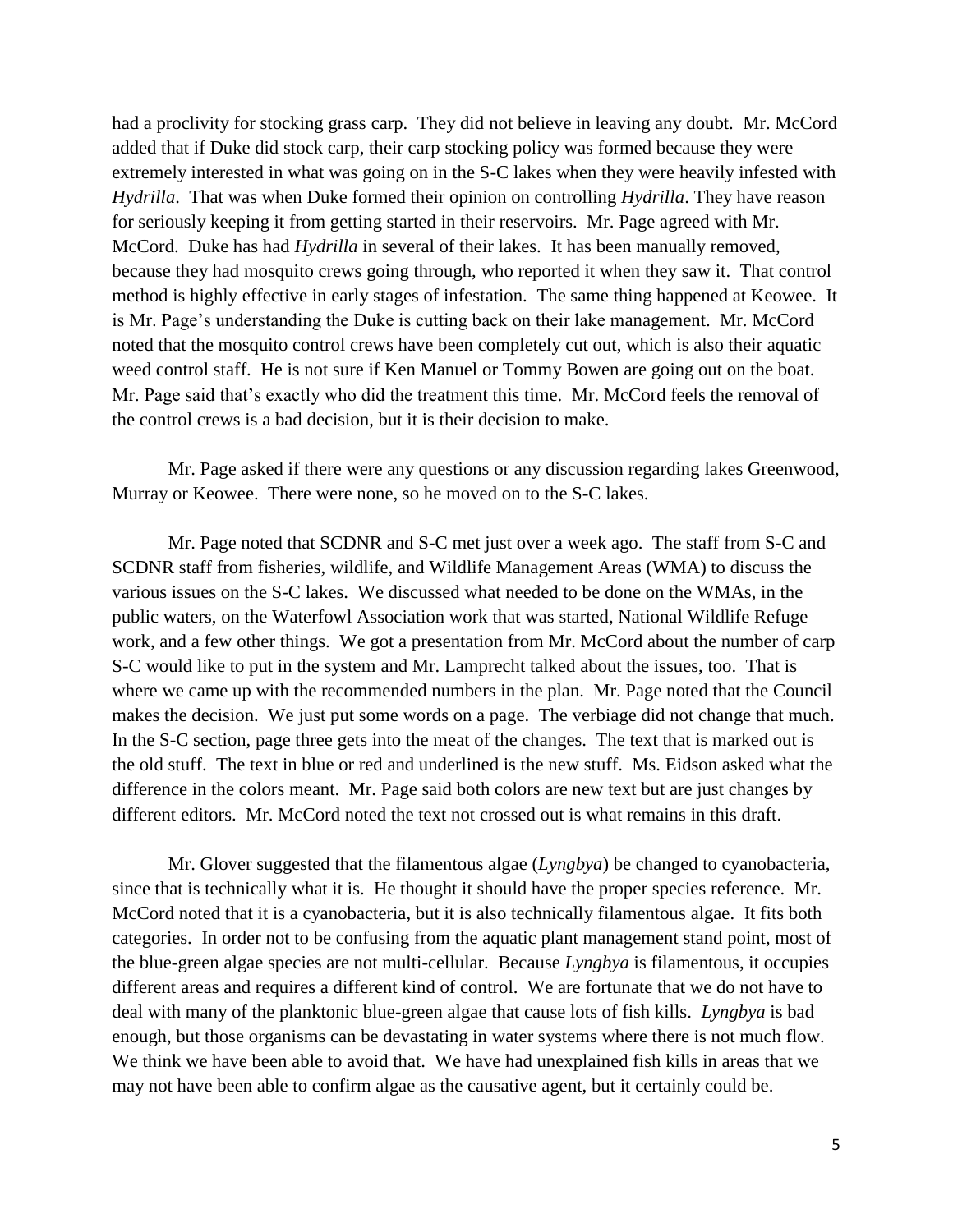Ms. Eidson asked if we really want to use the term control for the *Hydrilla* growth. Mr. McCord said we do, because to him, the term management is accepting some level of *Hydrilla*. We are talking about an invasive plant, that from the standpoint of S-C, we are not interested in managing it. Mr. McCord's issue with that comes from national meetings where other states are starting to use the term management and have been forced to accept a certain level of *Hydrilla* and all the issues and costs that go with it. We do not want to go down that path if we can avoid it. It is just a matter of semantics, but he thinks we still need to target control.

Mr. Perry said it is a matter of semantics and we deeply appreciate S-C's perspective, but the fact of the matter is that it is almost, if not completely, impossible to control *Hydrilla*. We know that from many years of experience. Mr. McCord disagreed with that statement. It is possible to control it. It is not possible to eradicate it, but it is possible to control it. We had it under control in the past. Mr. Perry said here we are arguing semantics again. We understand what the definition of eradicate is. That would be zero. We understand that you have a zerotolerance policy for it. He feels and thinks that many of SCDNR and the general public believe that it is extremely difficult to eradicate it. Therefore, managing it is a better word. We understand that it should be aggressively managed, but two paragraphs below that, you do not use the same lingo for floating crested heart, which we would think is your worst enemy at the present time, since you have repeatedly indicated that it is. You use other language: Reduce crested floating heart populations throughout the waters. That might be the place to say, "aggressively control."

Mr. McCord noted that we do not say manage, because we do not believe in managing an invasive species. We believe in controlling them. And those are not the same words. They do not mean the same thing. Whether or not you are successful is irrelevant. It is whether or not you are targeting and controlling that organism or managing it. When you say management, you are leaving it open. Mr. Perry thinks that control is very relevant. Mr. McCord agreed. He is saying management is a different term. When you say managing an invasive species, you are accepting that it is always going to be there. Mr. Perry said we are almost at the balance point here of making every effort to thread this needle as carefully as possible with the right number of fish in order to not damage or cause any foraging on desirable native submersed aquatic vegetation. That is always the key. He, and the people he is representing, just do not believe that aggressive control of hydrilla is a realistic situation.

Ms. Eidson is more surprised by the term "aggressively," especially since it is front and center. We have talked about this before when we said manage, because that is what we are doing here. We are the Aquatic Plant Management Council. Control implies that we have some type of definitive control on this, and we do not. It changes from year to year. She is okay with the term "aggressively," but thinks we should use "manage" instead of "control" or some other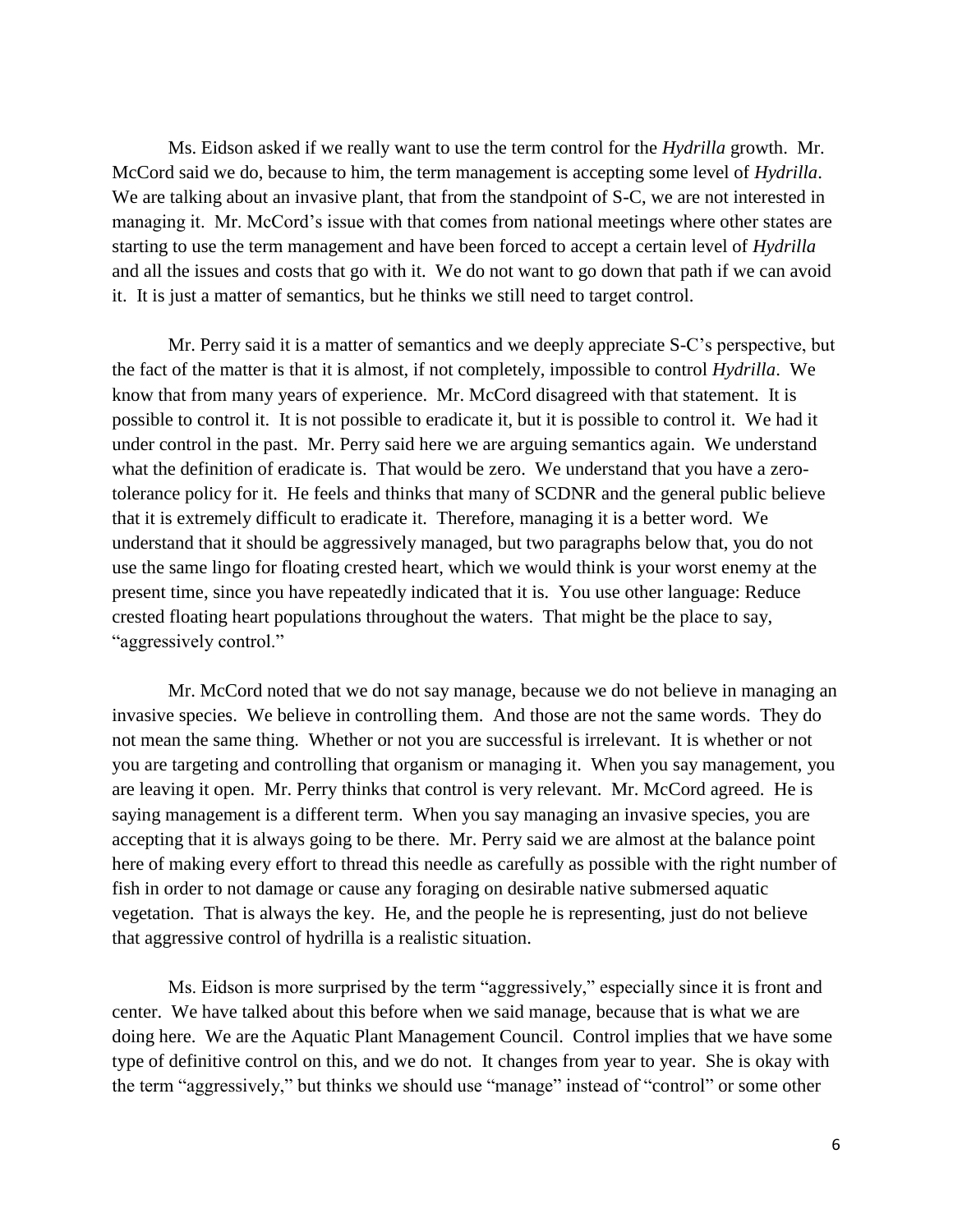synonym other than control, because it seems definitive over something that has so many variables that we do not know what we are facing from year to year. Control implies that we do.

Mr. McCord said "control" is not a definitive term. That would be "eradicate." "Control" is not stating that you are going to be 100 percent successful, but there is a difference between "control" and "manage," and that is what I get stuck on. He is telling the Council from experience with other state agencies that have accepted a certain amount of *Hydrilla*. He is sure that is going to happen in this state, but he would like to keep it from happening as long as he has a say-so in managing the S-C system, because once we determine that we are going to manage it to a certain level, then we are going to end up losing control of it again. He is telling the Council from experience, and he is not talking about our constituents.

Ms. Eidson said she was just looking for another word that would have similar meaning to "control" and "manage." She was not trying to stir the pot. Mr. McCord said we still have significant opinion on the part of members of the public, not large numbers, but those who are heard, that *Hydrilla* would be good to have in the system and managed at a certain level. That is what he is trying to get away from, because as soon as we accept that, we will lose control. We cannot manage *Hydrilla* to a certain level in the S-C system, with grass carp and chemicals included. We have tried that, and it does not work. We have to target controlling *Hydrilla* at every opportunity and hope that we maintain total control. He will argue again that we had total control over it, but we lost it because we did not properly manage the correct number of grass carp, allowing for native vegetation that we all want in the system. We keep going back to all the stuff about eradicating native vegetation. He noted that Mr. Perry mentioned that we don't want to give the impression that we are controlling native vegetation at the same time. Of course, grass carp are going to eat some native vegetation. That is very well understood and accepted. Our effort is to get to a level of grass carp in the system to control *Hydrilla*, while allowing for some level, hopefully the target level, of native vegetation. That is all he is trying to say with the verbiage, is to say exactly what we are trying to do.

Ms. Eidson said that if the public expects us to manage, we have a little bit of leeway about us having some *Hydrilla* in there. Her concern is that if we use "control," the public is going to think we have complete control over what happens, and if there is increased growth in an area, someone is going to say you are not doing your job. It is the public perception. She just wanted to bring that up for discussion. You met before and agreed on the language. Mr. Page said we didn't agree on all the language. We agreed on some numbers. He wrote it up, and they edited it. Ms. Eidson did not want to spend a great deal of time on it, but when she first read it, it did cause some concern.

Mr. Page noted that in most of the other places in the plan where we talk about *Hydrilla*, we say "Keep hydrilla growth suppressed to minimize its spread within the lake, help prevent its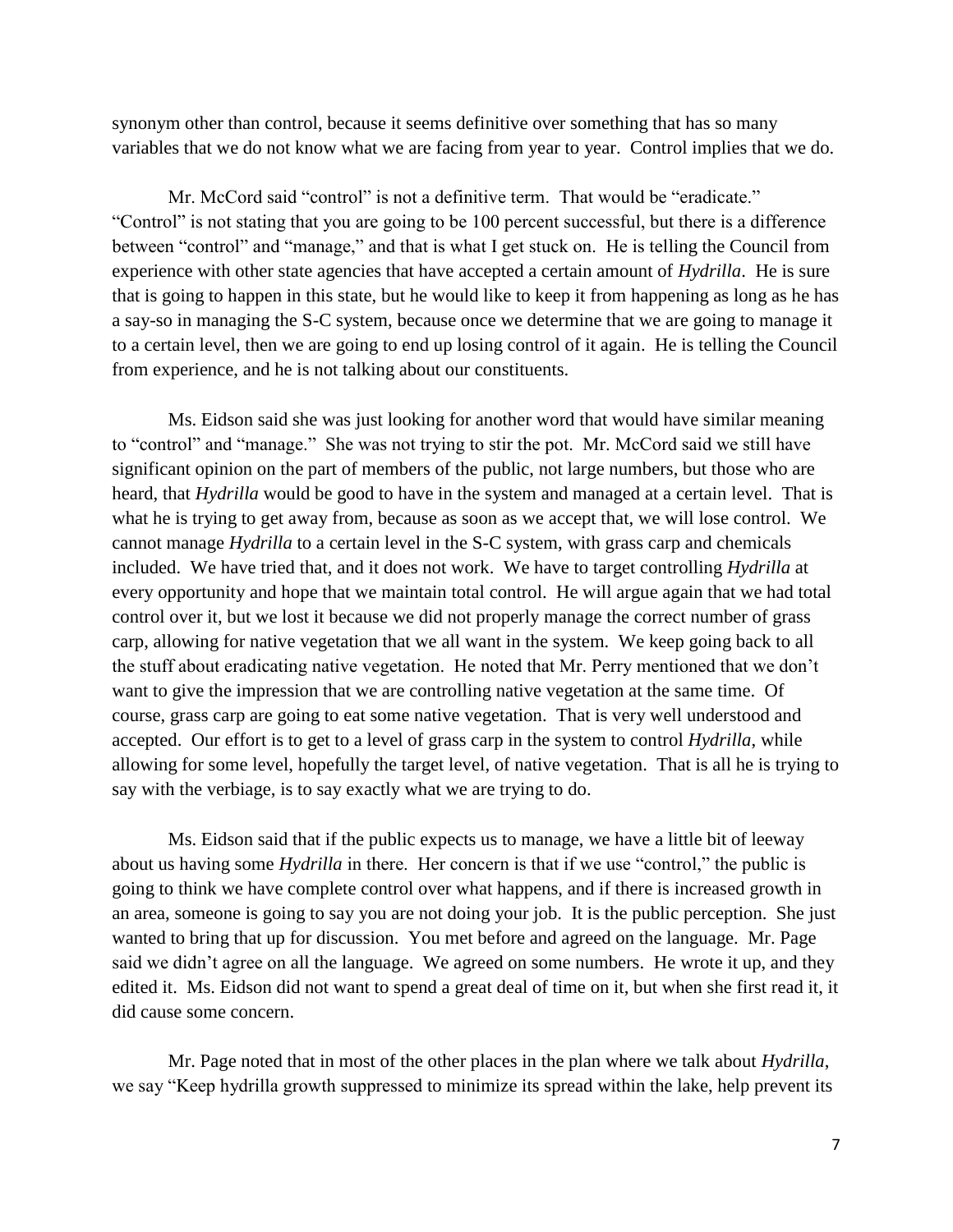spread to adjacent public waters and minimize adverse impacts to water use activities." He read several of the statements from the different waterbodies, which had similar language. We do not use the more aggressive language in much of the rest of the plan. Mr. Perry said on first blush on hearing you read those phrases, they sound a lot better to him than "aggressively controlling" *Hydrilla*. He simply believes that it is impossible to eradicate it and we need to admit that we will never eradicate it, but our objective is to manage or control it. He thinks manage and control are pretty similar words. We are talking about semantics and he does not see a whole lot of difference there. When you start a paragraph with the word "aggressively," that speaks strongly to Republican constituency that uses the lakes. Ms. Eidson commented that "control" speaks volumes, too.

Mr. McCord asked if the Council would be more comfortable if it said "control" but not "aggressively." He said something needs to be given to S-C, because the other waterbodies that Chris just read about have assistance from the state, and the state is involved with them. The individuals that voice their opinions have nothing to do with the cost of managing the S-C system. Until they do, we should manage the system with the Council's approval and not worry about everybody else's opinion that is not backed up by any scientific facts. If we manage it on their opinions, we will be managing a system that is mostly *Hydrilla*, because the opinion of a lot of people around the state is that we should allow it to come back into the system. Mr. Perry argued that the state doesn't support that opinion. Mr. McCord noted that those people, nor the state, do not contribute any money for control when the *Hydrilla* when it gets out of control. He observed that Mr. Perry stated a minute ago that "control" was okay. He does not care if we put "aggressively" in there, because that is up to the people doing the work. Ms. Eidson said that she was the one that had an issue with "control."

Mr. Perry said that if you are not going to use the "aggressively" toward crested floating heart, why would you use it against *Hydrilla*? Mr. McCord is fine with just saying control for both of them, and we will determine how aggressively we control them based on money and the techniques we have available. Ms. Eidson agreed that was acceptable.

Mr. McCord noted there was a brief break in the discussion and introduced Ms. Jane Hood, who just walked in. She is the new Vice-President. She took over the position Tom Kierspe was previously in. Most of the Council met Mr. Kierspe and he is still with the company but is in a different area. Ms. Hood is here to experience the entire situation. Ms. Hood noted that she had met most of the people present at the last meeting, and it was good to be here.

Mr. Perry asked if we were all in agreement that we would use the same wording, "control," to start both the *Hydrilla* and crested floating heart paragraphs. He does not think that "reduce" crested floating heart is the wording you really want. Mr. McCord said he did not think that was appropriate either. We were looking more carefully at the wording on the *Hydrilla* than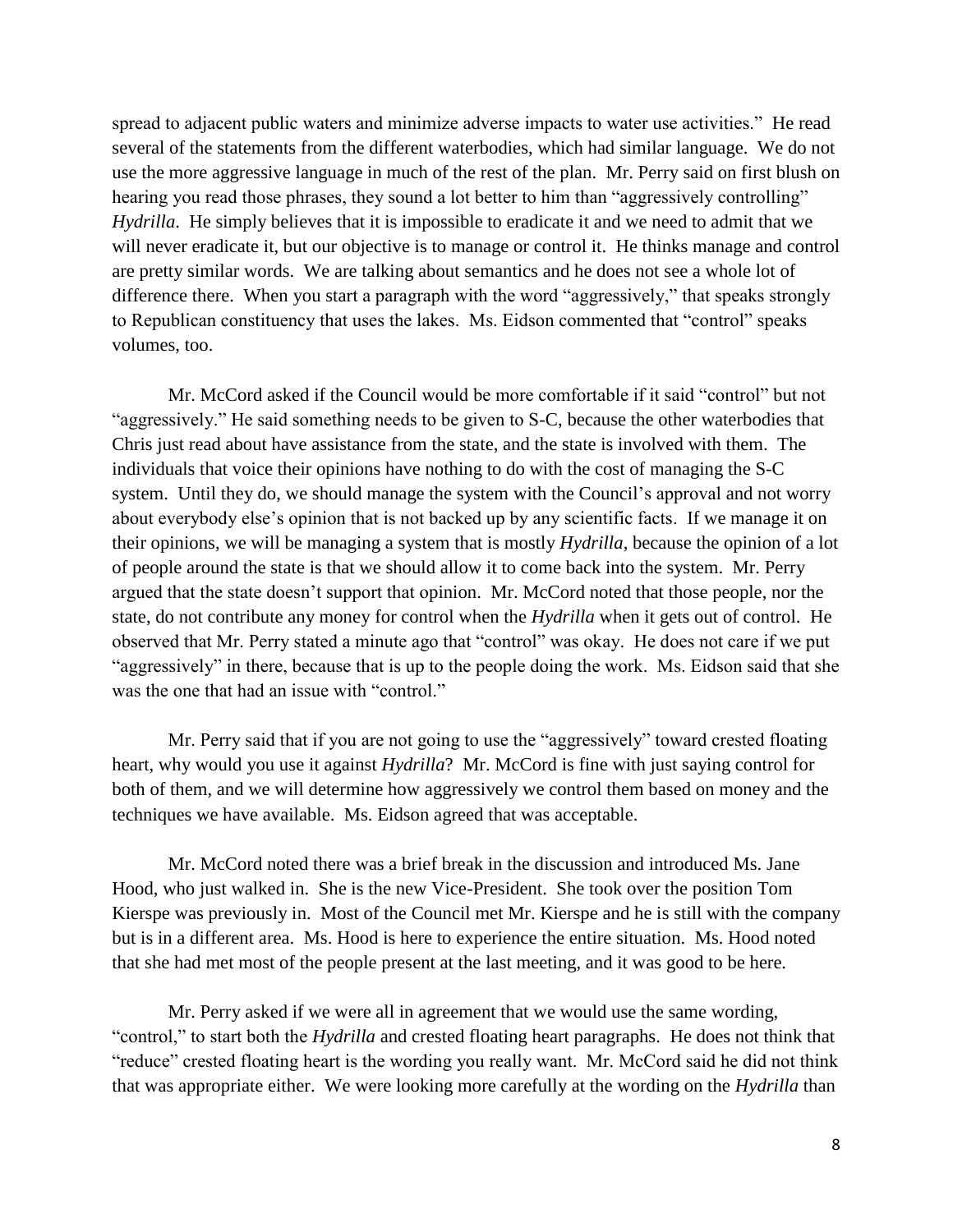anything else. As we said earlier, the crested floating heart has been named an invasive plant, even though we already knew that. We want to treat it as such, so the wording should be similar for both of those. Ms. Eidson said she is still concerned about the word "control," but because Mr. McCord is so passionate about it, she is willing to go with it. Mr. Page didn't want to defend Mr. McCord, but he has been to several of the meetings with the Army Corps of Engineers (Corps) at Lake Thurmond and they always want to use the word "manage" and their idea of manage is to do nothing. We always try to push control. Mr. McCord noted that the Corps management of *Hydrilla* on Lake Thurmond is directly responsible for killing over 29 pairs of bald eagles. Mr. Perry noted that bald eagles are doing fabulously otherwise across the state. Mr. McCord said we were controlling *Hydrilla* in the rest of the state.

Mr. Page asked if there was anything else that needed to be addressed on page one. Ms. Eidson asked about the second paragraph and if we just wanted to reduce water hyacinth. Mr. McCord said they were controlling that species, too. Mr. Page said he liked using control on all of those. There was general agreement that should also be changed. Mr. Page asked if control should also be used for giant cutgrass but noted that is more of a reduction effort. Mr. McCord was more concerned about using "control" for the invasive species. Giant cutgrass is not an invasive species, but it can become a problem in certain areas. There was general agreement to keep "reduce" for giant cutgrass.

Mr. Page moved on to page two of the S-C section and noted some changes to the acreage figures, as well as some rate changes at the top of page three. There were no additional comments on those sections.

Mr. Page wanted to talk about the meeting between S-C and SCDNR before moving on to the changes in the section about grass carp. When we met, we talked about the adaptive management plan and being fluid with that plan. We need to be able to look and see if the treatment was effective or not and then be able to move the needle if we have to. All through the section, it talks about surveying vegetation and surveying fish. We made a point of putting that in there. We need to have those grass carp numbers done every year. Mr. Lamprecht was talking about someone having to pay for that. Until we found out it was only \$250, we were freaking out. When Mr. Lamprecht informed them in the meeting that it cost about \$250 for the boat, we realized we could support it.

The plan talks again about the reduced number of carp. Looking at the historical data, we sat down with the graphs. We manipulated and played with the data to determine where things were the last time there were problems and where we stand now. We need to know what is going on out there in a timely manner. It still says we will do adaptive management. If we see a problem during the year, we will reassess as a group, as a Council. The group may reassess and bring a recommendation to the Council. That is some of the stuff that was talked about in the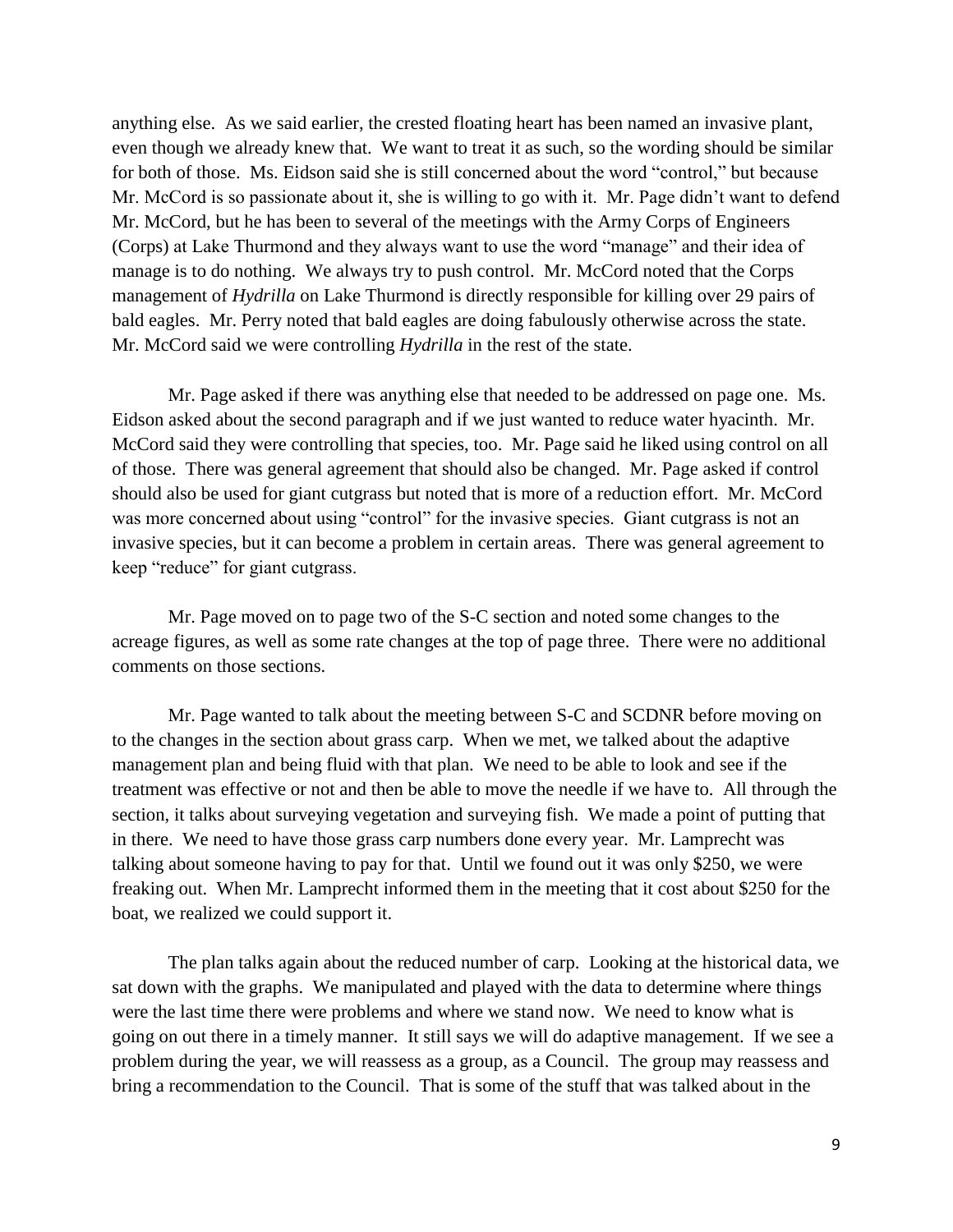meeting. There were wildlife staff, who deal with waterfowl issues, fisheries staff, WMA staff, and Mr. McCord and his staff. These numbers and thoughts are what we came up with. We did not word-smith it at the time. Mr. Page was asked to write something that represented what they said, which he sent out for review. It was one of the easiest things he has done in a while. After all the discussion, we agreed on most of the stuff. It was not adversarial at all.

Ms. Eidson noticed that the mortality rate was removed. She thinks that is useful to have, as that is a question that is asked on a regular basis. Mr. McCord said that should have been included and was left out in error. Mr. Page said that when edits like this are done, there are usually a few things that get omitted by accident. Ms. Eidson didn't see any other issues with the carp section.

Mr. McCord went back to the grass carp survey work that we all agree is important information to have along with the survey work we are already doing each year. The rough cost of that is actually \$2500, which is not enough money for us to be concerned about. If we all feel it is an important part of the process of getting the right information to make the right decision, the survey cost can be taken care of with no problem. Ms. Eidson asked if the SCDNR would be able to fund some of that work. Mr. Page said it is highly likely we could cover that. Mr. McCord noted that S-C could cover it if SCDNR could not.

Mr. Page noted the plan states "Annual data should include estimates of hydrilla acreage, estimates of native vegetation acreage, and fall-based triploid grass carp surveys. Grass carp surveys should function to further assess the relative condition of the population and aid in yearly stocking decisions." Mr. Perry asked how we got to the 43,261 number of carp. Is that based on the curve? Mr. McCord said that is based on the model that we've been using and on mortality rates. Using those calculations, that is where we were at the beginning of 2017. Mr. Perry said there is no way to know but asked if we think there are less fish than that. Mr. McCord said there is an educated assumption that there are less fish than that. The fact of the matter is that we do not know. It is hard for him to believe there are more fish than what we are estimating, but we have never known that for certain. The fact is we know fish have left other reservoirs. There have been significant spills following to the 2015 flooding, but we have had more significant spills at other times during the time period of stocking of grass carp. We never went back, and adjusted numbers based on those spills, so it is hard to estimate. Mr. Perry said that just because we have not done it before maybe is not a good reason to do it in the future. He asked if there anything in the literature suggesting a methodology for estimating the number of fish that were lost due to spillage events based on the duration of the spill. There was a nonverbal indication that there was nothing in the literature.

Ms. Eidson noted that she had asked for the spill information during the last meeting and asked if that was available. Mr. McCord said he had it and asked if she wanted a copy. She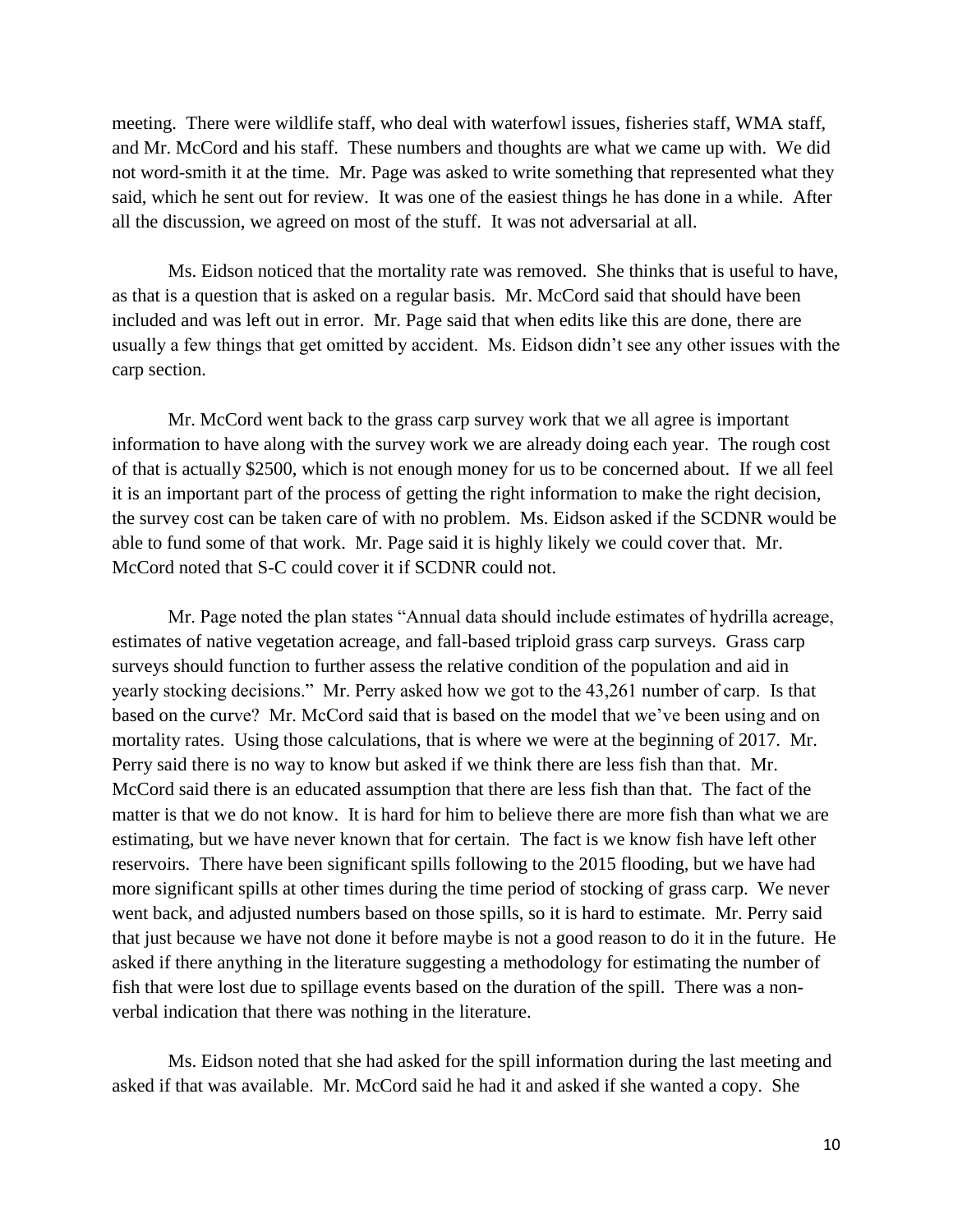responded affirmatively. He provided a copy and asked that she label it S-C spills at Lake Marion, as the title page didn't print. Ms. Eidson said what she was thinking it would be good if we could overlay this information on the carp stocking and *Hydrilla* growth data, so we could see where there were spills. We could see how or if it relates to growth we saw on the lake and possibly determine if it might be a factor that we attributed to something else.

Mr. McCord said we probably lost some fish due to spills. The configuration of the S-C system is such that it is not as likely as you might think. There is not much vegetation around the dam, as it is in the deepest part of the lake. There is a lot more shallow water habitat that is vegetated, which is where grass carp tend to hang out. It is not the same as Lake Murray or a pond, so someone would have to do a whole lot of research work to figure out a rate to use in terms of loss of grass carp during a spilling event or flood, because it would be like everything else we talk about, tremendously different from one reservoir to another. Mr. Page said even then, it would be a guess. Mr. McCord said we kind of why we have not applied that before, because we do not want to be guessing about too many things. We have data to support going from 22% mortality early on, to 32% mortality. We have never really had any reason to adjust that mortality rate further. Everyone understands that it is a guesstimate of the number of fish, but he is not sure how many more variables we want to introduce into the equation, because it makes it a whole lot more complicated.

Ms. Eidson said she could see that point, but just to have it included as being addressed by the Council would be beneficial if the public asked about it. Mr. McCord noted that, looking forward, if we put that information in or use it as a predictor, how that information could be used. We cannot predict spill events. It would just be a matter of reacting to a spill event. How does that data change what we are already doing? Ms. Eidson noted a spill event in 2016 that lasted 25 days at 90,000 cubic feet per second (cfs). That is substantially longer and higher flows than any of the other events. Mr. McCord pointed out a spill in 1993 of 50,000 cfs for 71 days. We made no adjustments, and that was right after the last of our grass carp stocking. We had 775,000 fish in there and we made no adjustment based on that amount of flow. We did not see any evidence of any grass carp downstream. We did not have an area similar to Saluda Shoals below Lake Murray where there were dead grass carp all over the place. There are other large spills in there, such as 39 days at 61,000cfs in 2003. There are other long periods at slightly lower cfs rates where the cumulative amount of water flowing out was greater than what we saw in 2015.

Mr. Perry asked for confirmation that these numbers do not include water used for power generation. Mr. McCord said this is Lake Marion spill numbers only. Mr. Perry asked for confirmation that these numbers do not represent a total outflow for the system and if it was theoretically possible for grass carp to move through the power generation turbines. Mr. McCord confirmed both statements. Mr. Perry asked if there was any confirmation of fish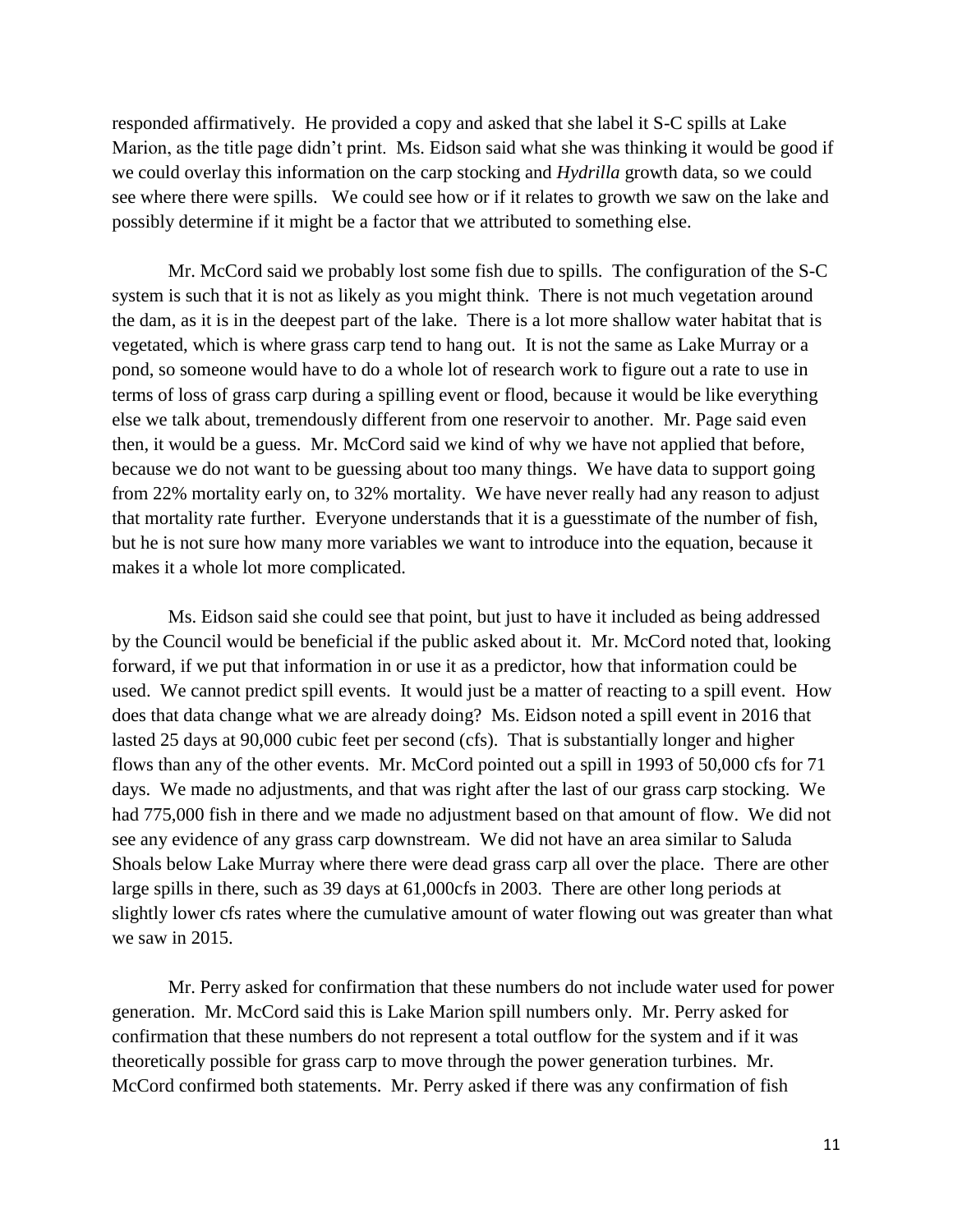mortality in the turbines. Mr. Lamprecht said he wasn't aware of any, but that grass carp are so large that any fish would likely be killed by the turbines. We know they will go over spillways, but we do not have any documentation of them going through turbines.

Mr. Page noted one other thing that was discussed during the meeting. We have changes in the system and it has not been normal for several years now. One of the issues we looked at was "How do we get to a level and stay there long enough to see if it is effective before we lose 32% of the fish?" or "How do we keep a point before we get too low and have to shoot back up with a bunch of carp again?" This is one of those things. This is the first plateau we talked about. Once we get to this plateau, we need to keep it here and see what happens to the system with hopefully a couple normal years with the fish. If we see significant degradation of aquatic habitat, we can push to reduce that number somewhat. If we do not see that, but see increased habitat and increased *Hydrilla*, we might adjust the numbers up a little bit. Instead of having this downward curve and a constantly moving target, we need to plateau somewhere and wait and see what happens. Science is an educated guess. You know how it is. You are going to get all your data and try and figure out a point where that balance is. If we are shooting at a moving target, we are never going to hit that balance. If we can back into that target, he thinks we can do what we need to do. There is some indication that the 1:8 ratio has been too low at times, and sometimes it seems too high. We are not trying to reinvent the wheel. We are trying to take the wheels off the car for a few days, so we can patch it instead of trying to patch it while it is moving. That may be a bad analogy, but that is what we are looking at. We see the curve, where the natural fallout is on the graph.

Ms. Eidson asked if 40,000 fish was the number discussed last year. Mr. McCord said that was roughly the number. Mr. Page said this idea of getting to a plateau or slowing the curve down is something he has been trying to push over the last few years with the suggestions he has been making. It was not getting to a point where he felt like he needed to fight for it, but he wants to slow the curve down. He does not want this steep curve. It is like skiing. He does not want the double black diamonds anymore. He wants the nice little bunny slope.

Ms. Moorer pulled up the presentation with the graph of the carp numbers and *Hydrilla* growth to refresh everyone's memory. Mr. McCord noted you cannot just look at a graph. You need to know where the information came from. This is what we talked about previously. At the Council last meeting, he showed a slide of areas where we had found *Hydrilla* during boat surveys. This has both the previous information plus additional areas where boat surveys have been done. Almost everything we had found at the time of the last meeting was found on the north shores of Lake Marion and Lake Moultrie because of turbidity issues and high lake levels, which we are still seeing. On the southern sides of the lakes, we were not able to see more than a foot down due to the turbidity.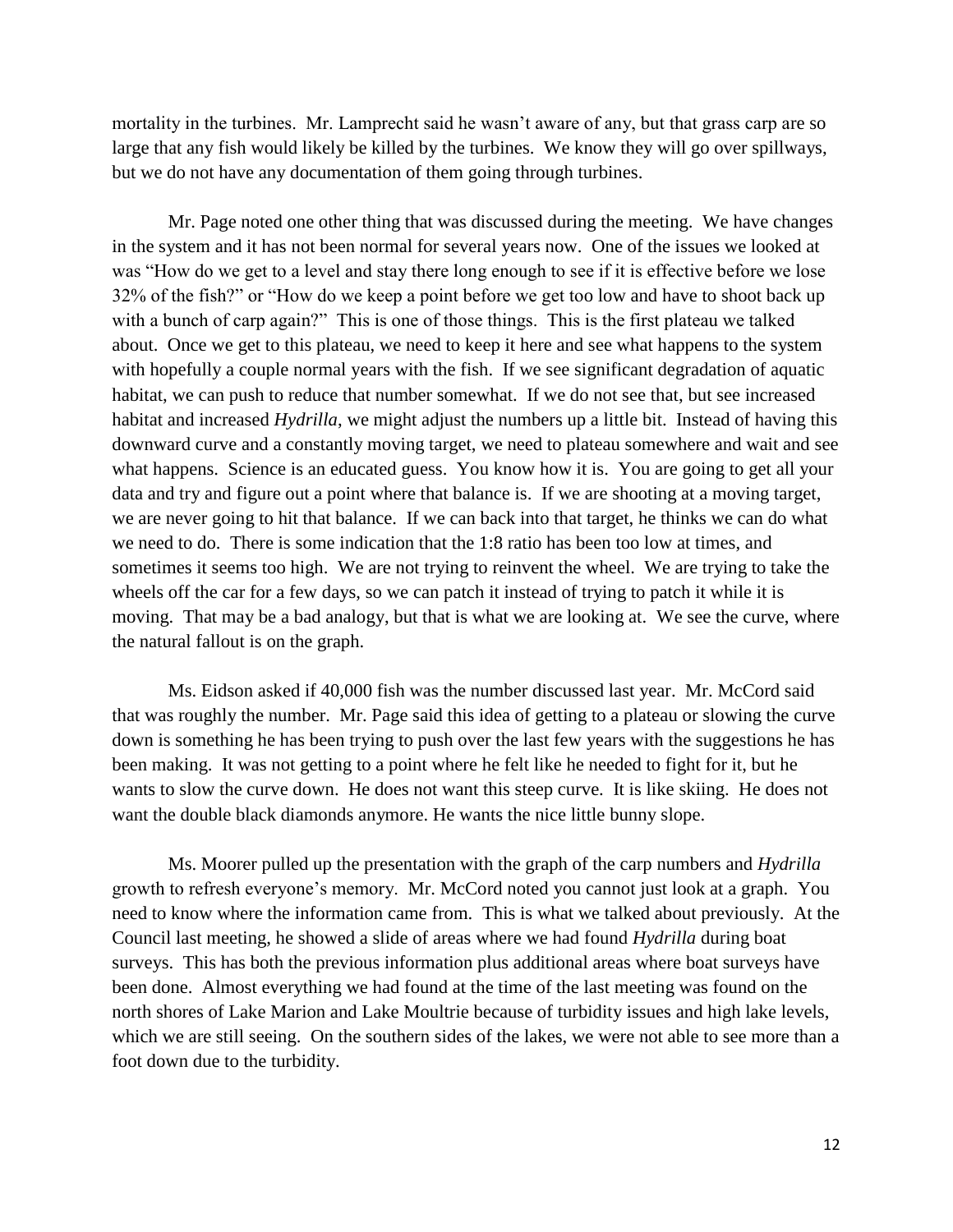Mr. McCord said things have started to clear up a little, but still not enough to see what we need to see, either from aerial photography or direct eyesight, but we added a number of locations that were found during the ground-truthing of the aerial photography. The yellow areas are *Hydrilla* signatures from the hyperspectral imagery we do every year. All of those have not been ground-truthed. You can see all the yellow dots inside the red dots, which are areas where *Hydrilla* was found during the ground-truthing of the hyperspectral imagery where we were actually able to see the vegetation under the water. If you follow the red line, which is acres of *Hydrilla*, to the end of 2016, there are 237 acres. This is up from the arbitrary base line of 100 acres. We have been down at that base line for the last few years, following a large grass carp stocking. What we really want to point out is the blue line of grass carp numbers coming down significantly, down to 43,263, which is coming directly off the model. You see the *Hydrilla* starting to tick up. If you go over to the left of the graph, you see basically the same thing started happening in the 2006-2008 time frame. What is not shown is the historic drought that occurred in 2007 and 2008. Most of the areas where we are documenting *Hydrilla* now were high and dry during those years. We did not do surveys during that time and were not able to survey what was in the dry ground. The numbers did start to go up in 2008. Very shortly thereafter, they skyrocketed, which is the situation we are trying to avoid. We would like to get to that magic number, which we have talked about before. On this system, it is not 20,000 fish, which is one per 8 acres. We have seen that, if you look at the graph before. The vegetation does not stay under control with only 20,000 grass carp.

Mr. McCord noted that currently, we are not only seeing *Hydrilla*, but also *Vallisneria* coming back as the water starts to clear up. Our survey documented 800+ acres of *Vallisneria* in areas where the photography could identify it. We have been able to identify more than that by boat survey. It is really small stuff right now. It is starting to op back up, because it does not grow under high water or high turbidity conditions. Our interest is to pick a number that we feel pretty comfortable with. *Hydrilla* is starting to progress again. We want to try to level off at a higher number and, like Mr. Page said, continue to do intensive surveys both on grass carp numbers and vegetation to see if that is the right number or if we need to adjust it up or down. Rather than continuing to watch this go the way it has in the past, let us look at trying to see if we are close to that level we have all been trying to achieve. We are seeing recovery of native vegetation. We are seeing advance of *Hydrilla* and we think that 43,000+ number is pretty close to where we need to be on the overall population of fish.

Mr. McCord stated our recommendation is essentially to maintain that 43,000 level of grass carp. We will continue to do all of our surveying and see if we are indeed at a point where we can maintain control of *Hydrilla*, while allowing the native vegetation to prosper. Mr. Perry asked if the data of 237 acres of *Hydrilla* is based on the imagery or the imagery and the groundtruthing. Mr. McCord said it was both. Mr. Perry asked if what you have not been able to ground-truth, but is identified by imagery, may mean you have more *Hydrilla*. Mr. McCord said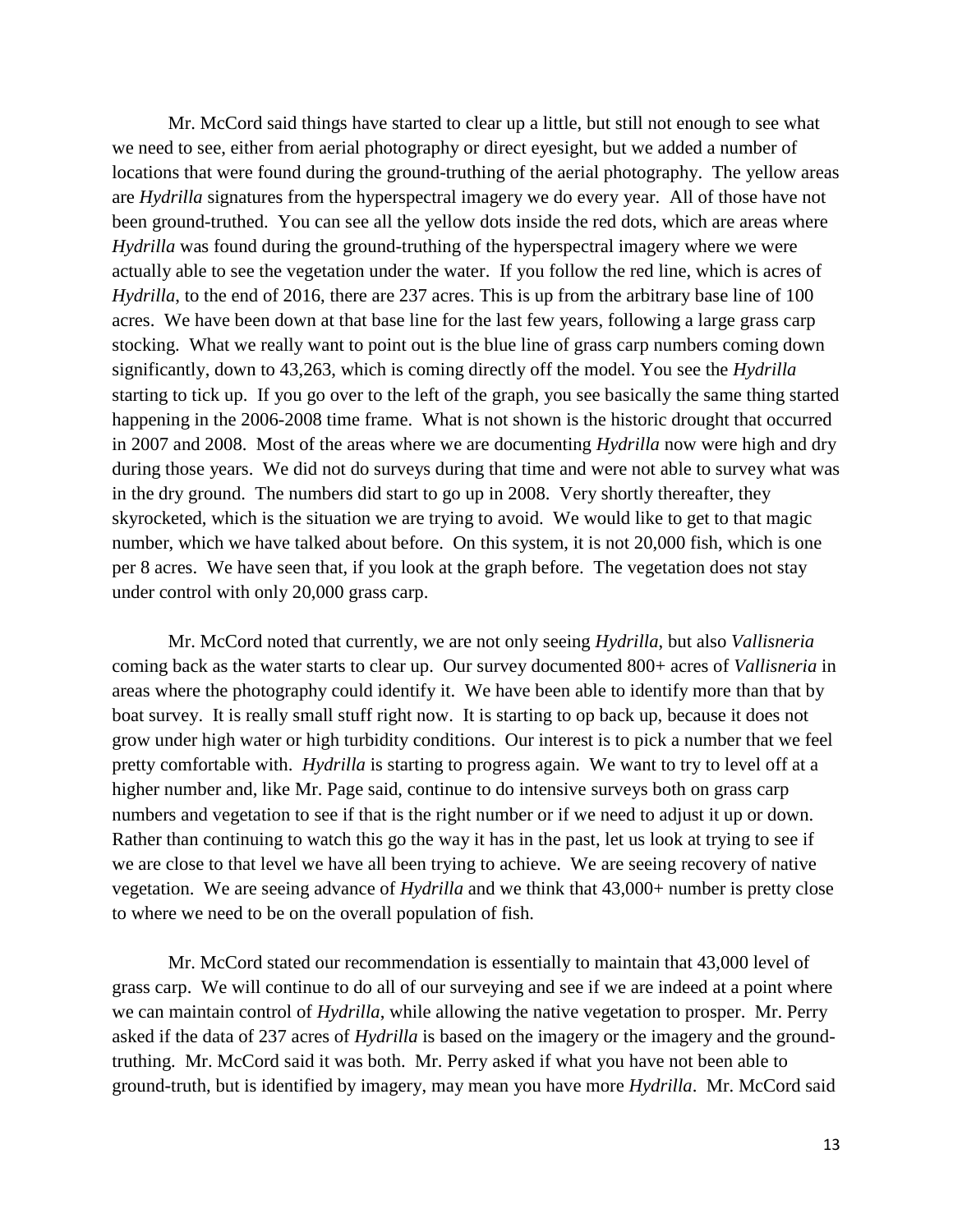that what is seen on the map is included in the total, but the imagery is limited by how far it can see under the water surface, just as visual observation from the boats. His opinion is that there are more acres of *Hydrilla* than that, but how much more is unknown. It is kind of like trying to figure out the exact number of grass carp. Obviously, *Hydrilla* is capable of growing at lower light conditions than any of the native vegetation. When the lake does clear back up to more normal turbidity levels, he fully expects to see *Hydrilla* in a lot of these areas that did not show up on either the boat surveys or the aerial imagery. Mr. Page thinks we will see significantly more native species show up. Mr. McCord said we already know that is the case, because the imagery showed over 800 acres of *Vallisneria*, which was the main one we were looking for. We also saw pond weeds and naiads out there, growing in with the *Vallisneria*. We did not do an acreage figure on those, since they are not as much of a concern. We know that *Vallisneria* is the stable native plant. When we get established beds of it, the other plants will start growing mixed in with it. *Vallisneria* is a stronger plant, which grows in higher energy conditions in these reservoirs than any of the other natives do and provides protection for the more tender vegetation of those species. It also tends to be where *Hydrilla* gets started, too.

Mr. Perry asked Mr. McCord if he was making an argument for 43,000 carp, plus or minus, being as close to the magic number as you think is can be. Mr. McCord confirmed that. Mr. Perry asked how we know that number is not 30,000 or 25,000. Mr. McCord said we do not know. We do know that 20,000, which is where we got before, *Hydrilla* got completely out of control. Mr. Perry said that when he sees 26,000 over there on the left side of the graph, he also sees fish declining precipitously down to maybe 10,000. That tells me that is definitely where we do not want to go. Mr. McCord agreed. Mr. Perry feels that somewhere between 26,000 and 43,000 probably is that magic number. He is concerned about erring on the conservative side for native vegetation and wondering if that magic number is less than 43,000, but certainly no lower than 26,000. Mr. Page said that could very well be the case. If we err down to the side of putting 26,000 in and we have to start chasing again, we will likely have that same spike of 100,000 fish before we can get to that magic number. Mr. McCord pointed out the carp population number of 30,000 fish in 2011 and noted that the *Hydrilla* population continued its spike of growth through that year. Mr. Perry noted that the control was lost somewhere between 2010 and 2011. Mr. Page said we lost control when the *Hydrilla* acres surpassed the carp numbers.

Ms. Eidson said we are guessing between 26 and 43 thousand, and we are not accounting for any loss by spillage. She thinks that what they are proposing is we move forward with 43,000. She knows we want to err on the conservative side, but because the number is not being adjusted for spillage, we kind of are leaning to the conservative side. In the next few years, if it does not look like we are not getting major vegetation back, we will know that the number is a little high and we can tweak it down. Mr. McCord said we are erring on the conservative side anyway, because the target of 43,000+ is the level at the beginning of 2017, but the number at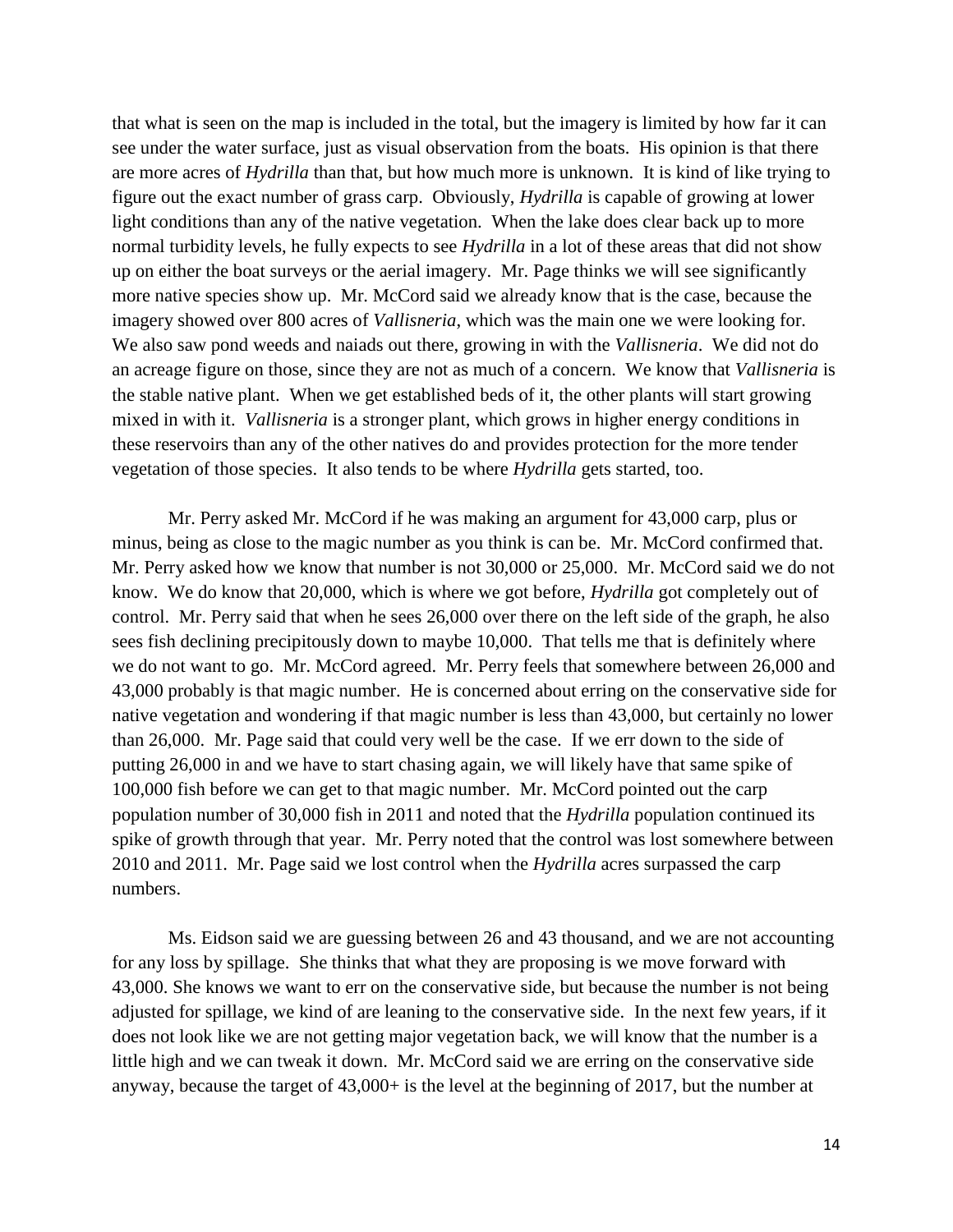the beginning of 2016 is actually the level of fish at which the hydrilla started coming back. However, we need to keep in mind that all that turbidity and lake level issue is an important part of this as well. That just makes it more confusing, because we do not know the exact number of fish present when *Hydrilla* started to make its comeback, because some of it is dictated by turbidity. That is what makes the 43,000 number conservative versus the 60,000. That will keep us a little more aggressive and keep us from getting into the situation we got into when we were considerably conservative.

Mr. Glover said he needs to educate himself, and will continue to do so, but what is the information prior to what is on the graph. What is the worst-case scenario, in terms of acreage? Mr. McCord said it was about 40,000 acres. When we started stocking grass carp in 1989, there was about 12,500 acres of *Hydrilla* known in isolated pockets in upper Lake Marion. That was the only place it was being targeted. Hurricane Hugo came through that year, which caused some fish kills, but also broke some of the vegetation loose and spread it throughout both lakes. At that point, it started expanding quickly, and we increased the number of grass carp. By 1996, the decision was made to discontinue stocking grass carp because we had a large number of fish and *Hydrilla* had been controlled. People still argue whether the grass carp or the *Hydrilla* reduced the native vegetation, but it was probably a combination of the two. At that time, we had very little submersed vegetation in the lakes. There are also arguments about the effects on fisheries, waterfowl, and other animal species. A decision was made by the Council that carp stocking was not going to be done until there was significant regrowth of *Hydrilla*. The definition of significant was debatable. To S-C, we saw it in 2006, when we saw the regrowth very similar to what we are seeing now. That was when the grass carp population dropped. We did not start doing grass carp stocking until a few years after that. They were very small stockings, and we were being very conservative. That is where you see the *Hydrilla* getting out of control, to over 7,000 acres. We had to stock over 200,000 grass carp over two years to get that back under control. That is potential damaging to native vegetation and other species. It is also very damaging to his group's budget. That was well over a million dollars to do that stocking and we do not want to get back to that point economically or biologically.

Mr. Glover said he just wanted to get his mind calibrated to the 7,000 acres. He asked if there was a number where you start seeing problems. Mr. McCord said they see a significant problem when we see *Hydrilla* start to come back in particular areas of the lake. It has nothing to do with acres. It has to do with locations. Having it come back in multiple locations, as seen in the map, indicate a problem. It does not matter whether it is in a residential area, wildlife area, or drinking water intake. We are immediately going to push for maximum control of that vegetation, because we know how quickly it can get out of control. Mr. Glover wanted to know what the problem is, from an operational stand point. Mr. McCord said *Hydrilla* overtakes all of the native submersed vegetation in the system, and it blocks navigation, recreation, water intakes, and hydro power production. Essentially, it affects everything S-C is mandated to do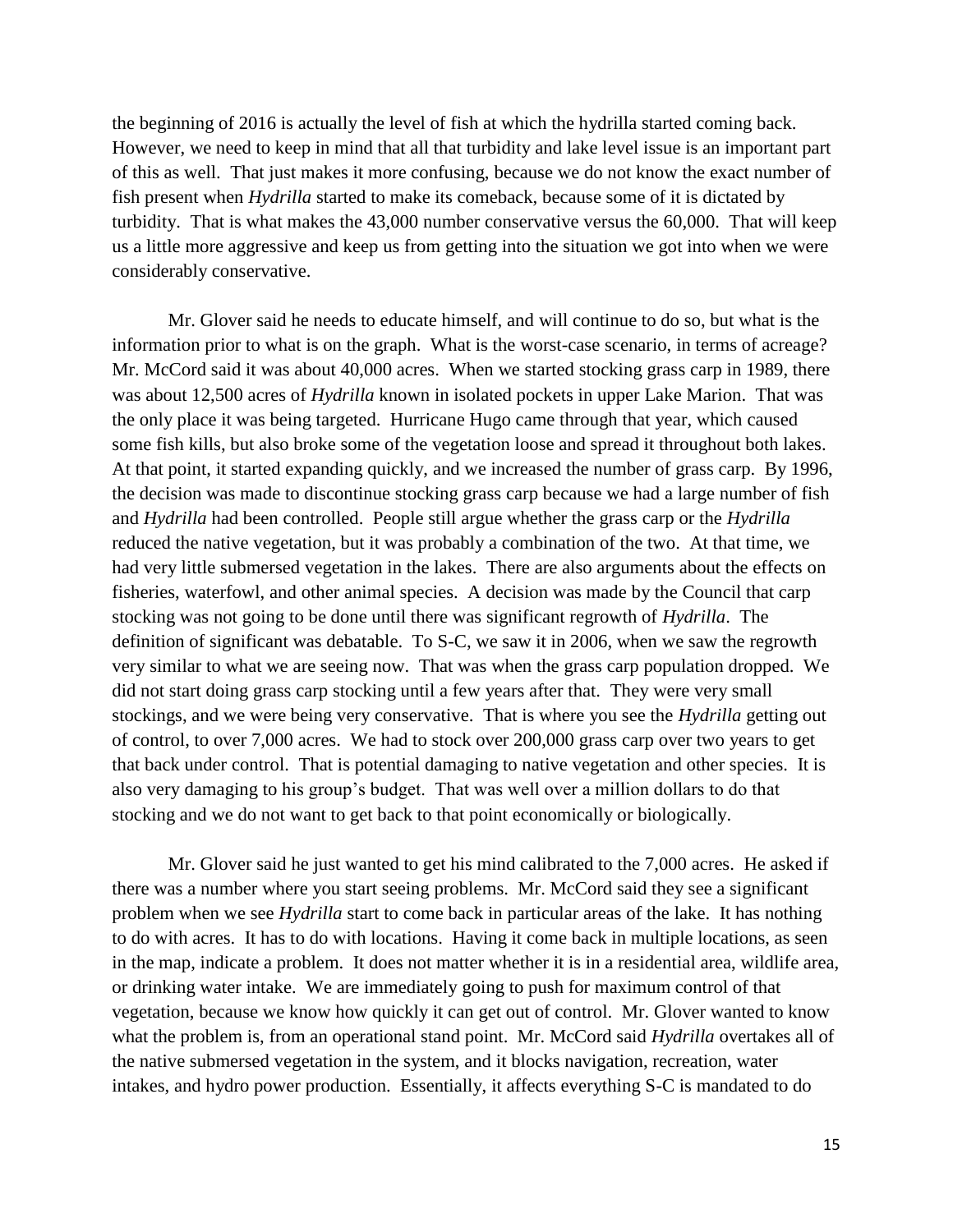through their FERC licensing, and their cooperative agreements with the United States Fish and Wildlife Service (USFWS) and SCDNR.

Ms. Eidson noted that there are several fairly new members. Most of the longer-term members have a lot of historic knowledge about what occurred in the past. It would be good for all the newer members to have the spreadsheet of all the historical data. She requested that be distributed to them. That is what she thought was going to be shown. Mr. Page said we have it, but it is very large.

Mr. McCord is not going to argue a bit. The data is very important. He feels it is exceptionally important for the members of the Council, when making decisions on lake management issues, that you see the system you are making decisions on. We have tried to organize tours of the S-C lake system multiple times, and we could have done a better job of organizing them and making them happen. As he indicated before, attending the SCAPMS meeting is helpful. If you are not interested enough in learning more about the systems you are making decisions on, you should not be part of the Council. We need to organize a tour and take at least the new people out and see all the issues we are dealing with on the S-C system. If Duke wants to do that on their systems or Mr. Page wants to do that on some of the other areas, Mr. McCord is willing to help out and bring airboats. The S-C system needed to be understood better by the members of the Council, and you are not going to understand it by looking at maps and spreadsheets.

Ms. Eidson noted that the Council used to go out on the S-C system on a regular, almost annual basis. She said it would be great to get back out there one more time before she finished her tenure on the Council. Mr. McCord said that it would be good to have both the old and new members out there at the same time, so there could be some discussion about history. Mr. Glover noted that he has been out on the S-C system numerous times for a variety of projects, so he is very familiar with them. Ms. Eidson said she had told Mr. Glover about the trips, which usually included the S-C system, but would like to be included if a trip is scheduled for this year. Mr. Page noted that the conditions of the last couple years have not helped with planning these trips, since it was difficult to see anything because of the turbidity.

Mr. McCord noted that he is in charge of organizing all sorts of tours for all types of people, and most of the other groups will reschedule if the original date does not work out for some reason. Those people are not making the decisions this Council is making. Mr. Page can understand some of the issues, because even scheduling these meetings a month or two in advance is a pain in the behind. And we still have members that choose not to show up. He thanked the Council member present for coming. Mr. McCord noted that while data is good, and you can often get a lot of it on your phone, it is good to go out and see what is going on in the real world occasionally.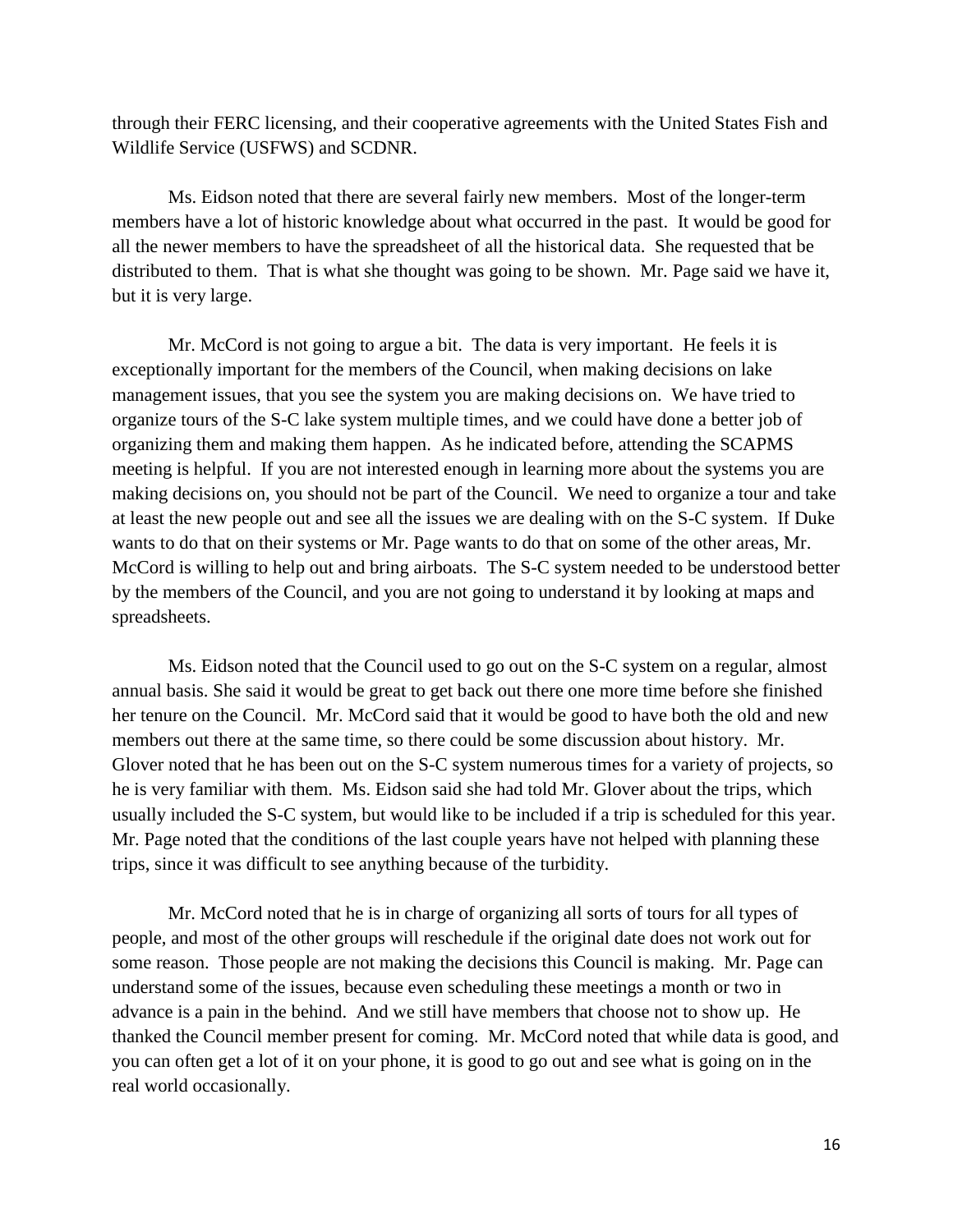Mr. Page said both he and Mr. McCord have the information from the graph, including the historical data, and can get it to the Council members for their review and contemplation. He said that it is interesting because the original plan was to come in and do maintenance stocking before we got to a level of significant regrowth. We, as a Council, abandoned that plan, but he hopes we learned a lesson. Those decisions were based on what we were seeing and the pressure we were getting from constituents and other people who really did not have a good idea of what was going on. When you look at the more historic data, you get a different perspective that you do not get from this graph alone.

Mr. Glover said he'd probably never see the 40,000 acres and possibly not 7,000 acres, but he is trying to calibrate his mind to what level is a problem. Also, as DHEC, we sometimes focus so hard on a value, we sometimes forget why that value is there, so he wants to have an idea of what is bad. For S-C, it is what is bad for your operation, whether it is problems with hydro-electric power generation or home owners complaining. Mr. McCord said it is all of the above, including wildlife management, which we do in cooperation with SCDNR and USFWS. Large acreages of *Hydrilla* is not beneficial to any of us. Mr. Perry said it is not beneficial to any of the Council members of the organizations we represent. It can be, undeniably, important for waterfowl habitat. Mr. McCord noted that it is an illegal plant, and you cannot use an illegal, invasive plant as an attractant for waterfowl.

Ms. Eidson said there is a financial difference that is important here, even though it does not drive the decisions. That is that when the stocking of 200,000 carp occurred last time, there were no federal and state dollars available to match the money that S-C was spending. So, there is an economic standpoint, because S-C was footing the bill. She is not saying that is a driving force. Mr. McCord said it is a driving force for S-C. Ms. Eidson said the Council needs to be aware of it. There was a shift between the 1990s and now.

Mr. McCord noted that although it is a driving force for S-C, those constituents who have a single focus issue, it does not matter to them how much money it will cost S-C. Some of them would like to see 40,000 acres of it back out there. What is not understood, or not understood clearly in this group, is S-C has a mandate to manage the system based on their FERC license for multiple uses, not just for waterfowl or fish. We do manage for those and we do a good job managing for those in cooperation with our partners at SCDNR and USFWS, but these folks think we should be managing the system as if it is a waterfowl impoundment or a fisheries pond. It is not either of those. It is a drinking water supply, a hydroelectric power producer, and a recreational area. Those recreational opportunities include hunting and fishing. The system cannot be managed for a single issue, because that is not what our mandate is. We are mandated to have control over the S-C system. As long as that is the case, we have to focus on that and all the issues have to be taken into consideration.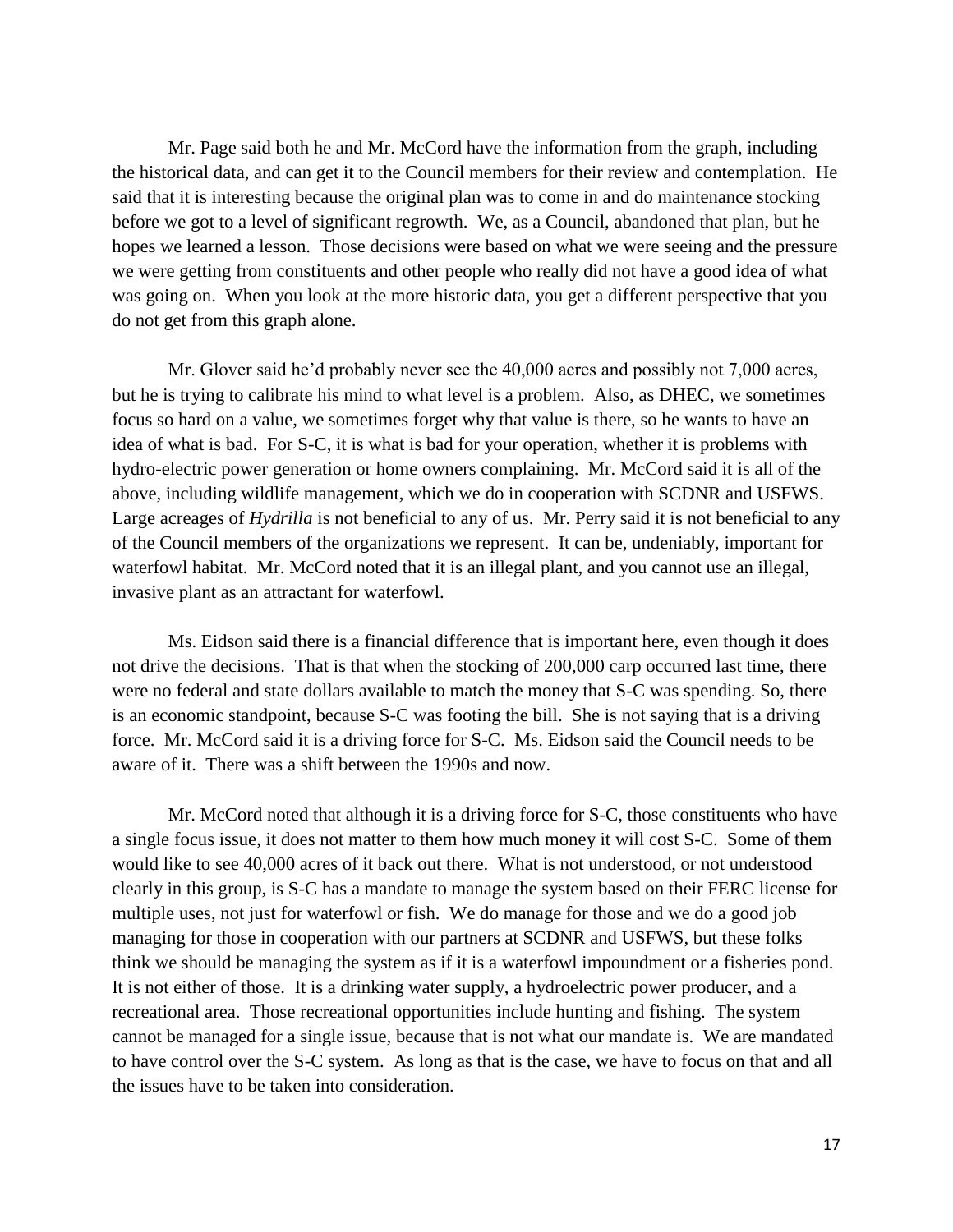Mr. McCord noted the fact that we are no longer involved in the cost-share program is still an issue for him. The amount of money available is not important. The principle of the fact is that we are still being controlled, in terms of what we are allowed to do, against our better judgement, and we have no monetary assistance what so ever to improve the aquatic plant management program. He said there is no reason for that to be the case. The argument has been made in the past for what the reasons are, and they are bogus. That is not a driving factor here, because the amount of money we are talking about is insignificant. It is the principal of the matter. Put yourselves in the position of being responsible for managing the S-C system in terms of aquatic plant control. Look at the statute and the way it was written for the creation of the Council, and the creation of the aquatic plant management program. He asked if anyone can explain why the largest component of that is separated out from reimbursement arbitrarily.

Mr. Page offered to explain it. Mr. McCord said Mr. Page could tell him what has been told to him in the past and he would tell Mr. Page why that is incorrect. Mr. Page said for every other waterbody in this state, we have a private contractor that does the work. We are reimbursed by those entities. SCDNR does not give money to South Carolina Electric & Gas (SCE&G). They give money to SCDNR. The work may be cost shared, but for the past 10 years, SCDNR has not paid anything for work done on Lake Murray for SCE&G. They had money sitting in our trust fund, which we used to pay for all their control work. It is a matter of who does the work. We do not pay out money. We take money in as a cost share. That is the bottom line. That is how we do it. If we work on Charleston Public Works (CPW) and SCE&G's Back River Reservoir, we tell them what we used and split up the appropriate dollars. They send us their reimbursement. We do not hand anyone money.

Mr. McCord noted that you cover the cost of some of the operations, which was done for S-C until 2010. Mr. Page said he has told Mr. McCord before that if S-C finds projects that SCDNR can do on the S-C lakes, we will be glad to cover that. We will put our contractor's airboats out there and make it work. Mr. McCord said that is a completely separate issue. That is an agreement we came up with to augment the fact that you do not cost share with us. The reason that was given to us before is that our costs were higher than the cost you were paying. Mr. Page said that at the time, according to state law, you have to justify giving money to another state agency by proving that they can do the job cheaper than you can do the job. Mr. McCord noted that Mr. Page just said you are not giving money out. Mr. Page said Mr. McCord was talking about the cost share going back to S-C. At the time, you had to justify it to the S.C. Budget & Control Board.

Mr. Perry asked if we could move back to the matter at hand. Mr. McCord said he is more concerned with the decision we make on moving forward to control *Hydrilla*. As he said before, the amount of money we are talking about is not making or breaking anything, but it does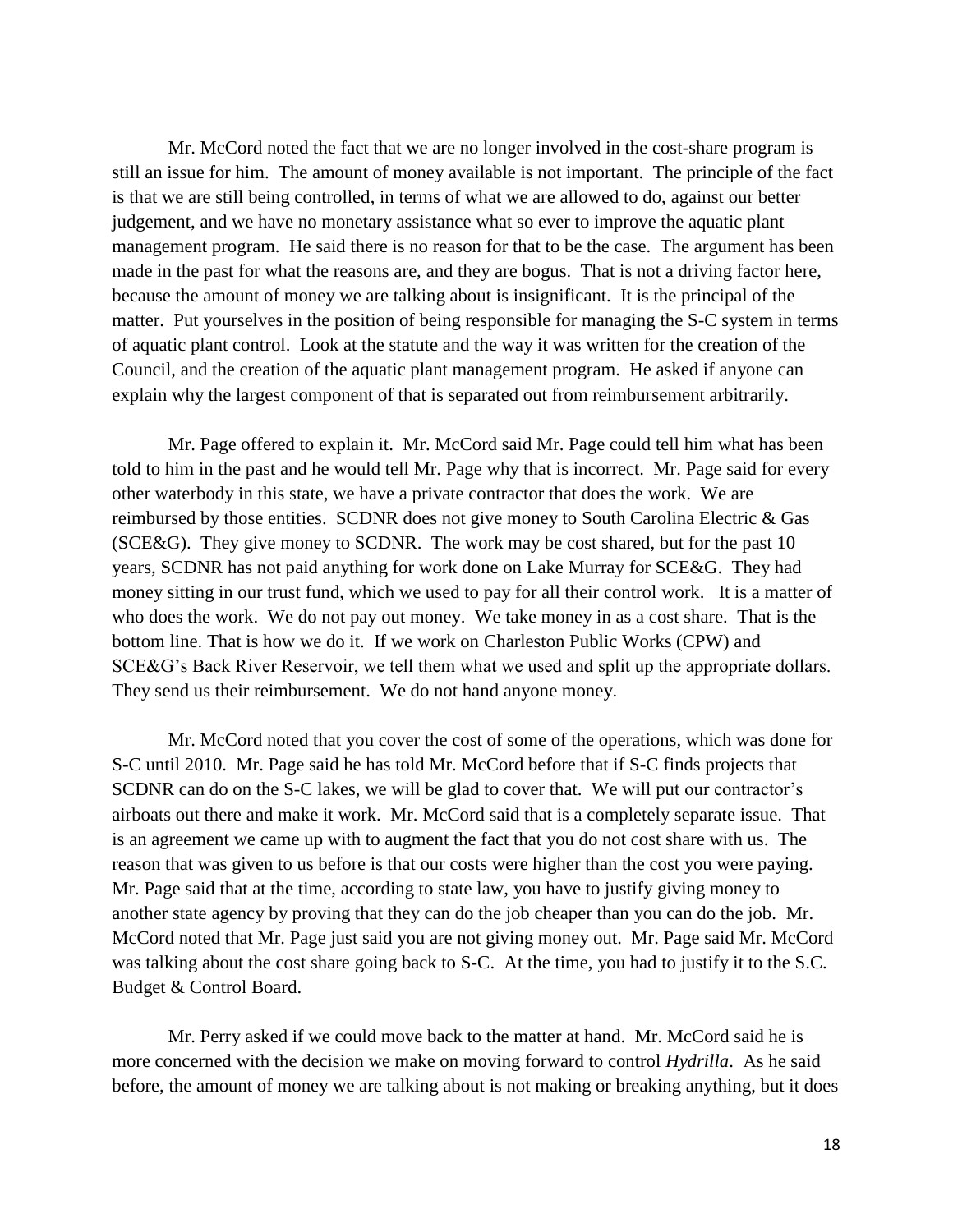need to be further discussed in another venue. Mr. Page said we needed to move on. He asked if there was any additional discussion. He reminded everyone that this is not the final plan. You will have a chance to dicker about this later on. This is the plan that will be put out for public for a 30 day review.

Mr. Perry read from the bottom of page 3, "Herbicide treatments may be utilized to provide temporary control of hydrilla when necessary." He asked why the wording was "temporary control." Mr. McCord thinks that was their wording because the available chemicals only provide temporary control of *Hydrilla*, so we put that in there for clarification. Mr. Page said there are no systemic herbicides that can be used in flowing water like that, so contact herbicides are used. If we had a magic systemic herbicide that might not necessarily be true. Mr. Perry suggested adding a clarifier to help the public understand. He suggested adding ", because chemical can only provide temporary control." Mr. Marshall said anything we apply is temporary control. Mr. Page said there are places you can use systemic herbicides. Mr. McCord said there are some chemicals in certain situations that provide longer temporary control. He said he is okay with adding some verbiage as long as it still says "temporary." Ms. Eidson suggested rewording it to "Herbicide treatments that provide temporary control may be utilized on hydrilla when necessary." Just move the words up so the "temporary control" is linked more to the herbicide treatments. Mr. McCord does not think that is going to be a statement that anyone who responds to the draft plan would point out. He is fine with wordsmithing that statement.

Mr. Perry said the bottom line is 13843 fish is what is estimated to keep us at a status quo. Mr. McCord said that would keep us at the level we were at, in theory, at the beginning of this year. He said, for informational purposes, based on his phone calls to potential supplies of grass carp, we are still talking about between \$90,000 and \$100,000 for stocking that number of carp. It is still a significant amount of money. Mr. Page said the numbers are off a little bit because of the way we are rounding inside of our systems. His system has a slightly higher number of total fish and stocking numbers. It is just how the numbers have been rounded over time. Mr. McCord thinks everyone, at least the folks that have been on the Council for a while, realize that when we get the fish, they won't have the exact number of fish we request. That is what we hope to pay for, but the actual numbers will probably be closer to 14,000 fish. That is just the way it works with fish deliveries. We do not count every fish, and neither does SCDNR or anyone else. If any of the constituents would like to come count the fish, they are welcome to do so, but they cannot touch them. They will have to do a visual count as they come out of the pipe. Mr. Page noted that we have counted some of the lower numbers of fish, and they are pretty darn close. Mr. McCord said they have two grass carp experts on staff and when we stock carp, we are going to make sure they are not sending us 10,000 fish and claiming it is 14,000. We are there when we stock and take a close look at the fish. These are guys that have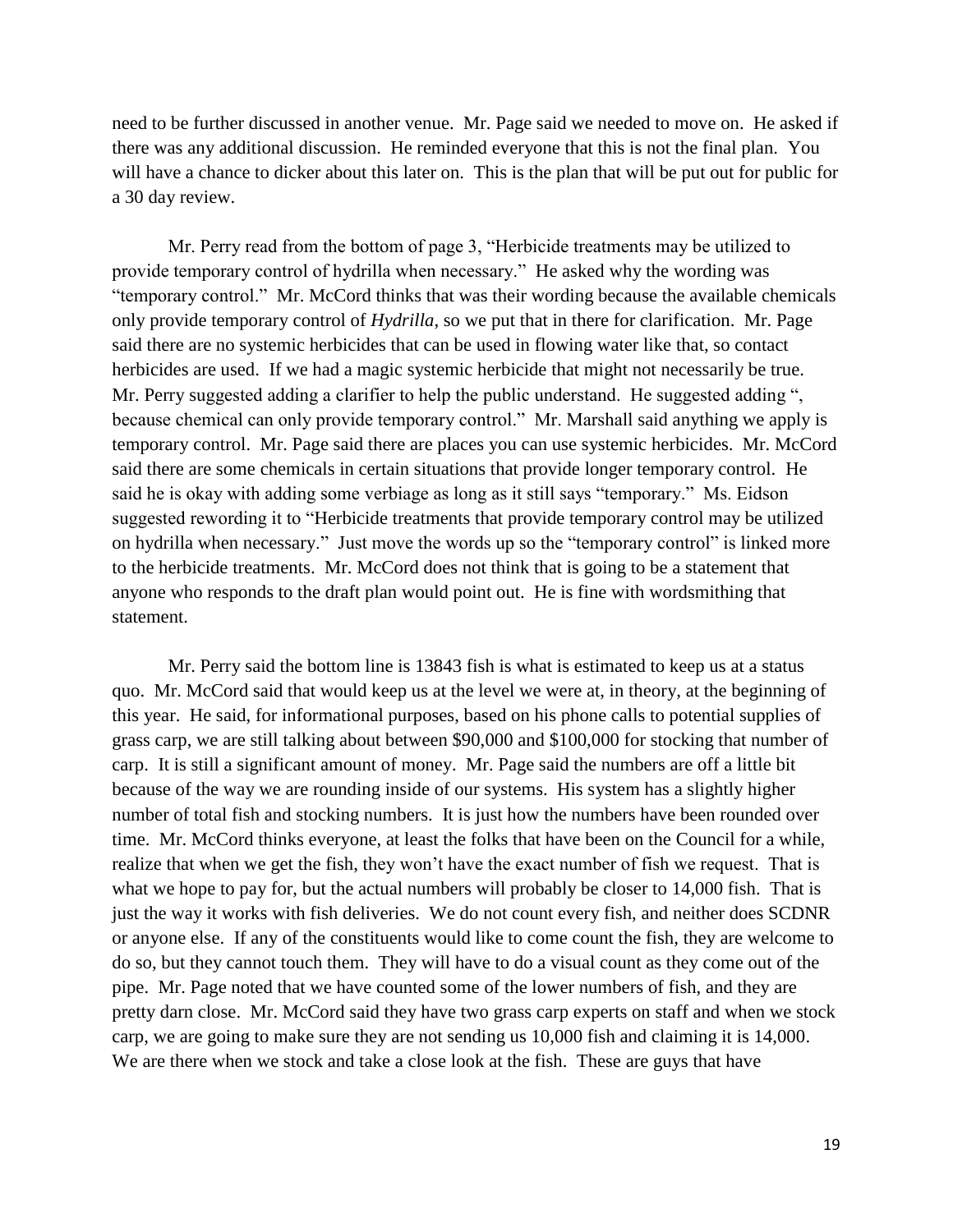experience with putting fish in transport trucks and can get a pretty good estimate of what is being put in the system.

Mr. Page asked if there was any other wordsmithing that needed to be done. You know that we are going to discuss this again in about 35 days. Mr. McCord knows that based on public comments that there will be some other potential wording issues, but we shall see. Mr. Page said we can do more wordsmithing later, but we are getting the gist across of what is out there. He was waiting for Ms. Eidson to come back before he tries to wrap this up.

Mr. Glover wanted to go back to the chart. He is trying to figure out on the acreage of hydrilla, what the comfort level is here. It shows low levels of 200 or 100 acres. Mr. McCord said we have never been at zero. Mr. Glover wanted to know when people are going to see it and when is it going to cause real problems for some of these things we have mentioned, the waterfowl, the turbines, and navigation. He knows you want zero, but where is it going to affect these things.

Mr. Perry offered to answer. The real problem obviously occurs probably in the neighborhood of above 7000. You are going to have all sorts of problems with navigation. All the dock owners are going to be complaining. You could have breakups of floating vegetation mats that approach the hydropower facilities. There will be all sorts of problems. That is not the issue, that high level where you have all those problems. The issue is keeping the levels down so low that you do not have to worry about that high ascending growth rate. Mr. Glover said you do not want 7,000 going to 30,000. Mr. Perry said you do not want 5,000, because when you get there, you probably lost control two years before. Then you have this steeply ascending growth rate that you have to chase with a huge number of fish that are very likely to have a detrimental effect on native aquatic vegetation. So, if you want to talk about the problem, some people see it at the high acreage numbers where the material problems are, but the real problem is at the low acreage numbers, so you never let it get out of control. Mr. Glover can see how fast those number went up, but he also sees how fast they went down.

Mr. McCord agrees with everything Mr. Perry said, but wanted to add a little more. Even 500 acres, or even 100 acres, can be exceptionally problematic, depending on where it is. We had the single largest fish kill in the state of South Carolina, because the St. Stephens generator clogged up. The amount of vegetation that clogged it up probably would not have covered 100 acres. It broke loose due to storms from where it was, and there was a great deal more vegetation in the system at the time, but it shows that 100 acres in the wrong place can clog up drinking water intakes or stop navigation in a given spot. As Mr. Perry said, it is more the potential for it to go from any given level to an exceptionally high level in a very short period of time. That is the nature of the plant. It grows at an incredibly fast rate when compared to any native species. It has no natural controls.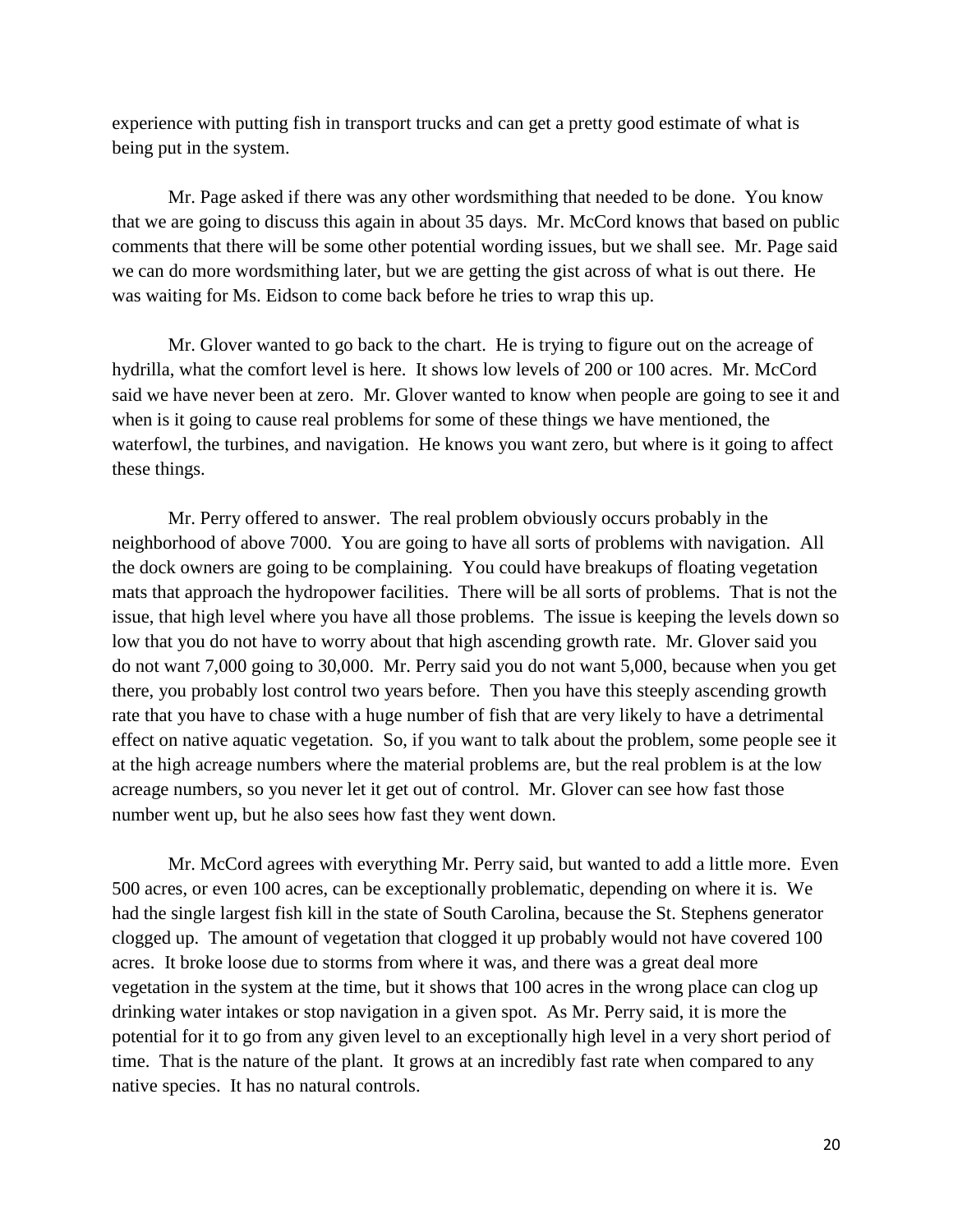Mr. Page gave a simple example. Say I have 10 acres of *Hydrilla* and I want to kill half of it. That is not possible. There is a threshold level that the carp have to achieve to be able to outgrow the inch and a half the *Hydrilla* grows each day. You would think that if you put in half the carp you needed, that you would see a significant mow down and you would lose half the biomass. It does not happen that way. Until you get to that threshold level, which is more than you need, you do not control that plant. Then once it takes that precipitous dive, you are really stuck with too many fish. That is the problem with it. The COE has done studies over time trying to figure out how we could place rotenone capsules in these fish's bodies to time out. It sounds funny, but it is because of that threshold issue. Ms. Eidson noted that there is about a three year delay from the stocking to control and the public may not want to wait that three years. Mr. Glover said he would do some additional research, but that is a great explanation.

Mr. McCord reminded him that we were giving you a really small amount of information, because we have a small amount of time. There is a whole lot of information out there, but imagine that you are a member of the general public. You have never been exposed to this type of information and you have a single issue, say you like to fish. Your main question is "What is the problem with letting it grow over this entire open flats area where there are no houses?" As hard as you try, you cannot educate the entire general public. That is the issue that you run into. You will see the public comments. Some are great, and some are awful.

Mr. Page asked if there were any other comments on the S-C section or on any other part of the plan. Currently, he has noted several changes per our discussion to this point. Mr. McCord has one more note. On the fourth page, right before we start talking about dollars and cents, there is a statement underlined in blue that says, "No fee will be charged for ploidy testing." The only thing that got scratched out was the smiley face behind it. That was sort of done it jest. Mr. Page left that in there in jest. Mr. McCord said S-C would appreciate it if there was no fee charged for ploidy testing, but that is not really an issue. Mr. Page informed the Council that there is a \$1 per fish for ploidy testing. S-C pays it. We pay the fisheries section of our own agency that fee when we order fish for stocking.

Mr. McCord wanted to mention something for history purposes. Another issue took place during that whole process when we agreed as a Council to stop stocking fish. At that time, due to the plan to continue with maintenance stocking, S-C had a hatchery, where we were growing triploid grass carp for the express purpose of doing maintenance stock. He didn't know what the hatchery's capability was, but it probably would have been in the range of 20-30 thousand fish per year. As a result of the decision to discontinue maintenance stocking, we had to close that hatchery completely. So, now we are subject to buying grass carp, mostly from out of state, although there are a few companies that bring fingerlings into the state and grow them out. That has been a factor also. He wishes we still had the hatchery, because we would have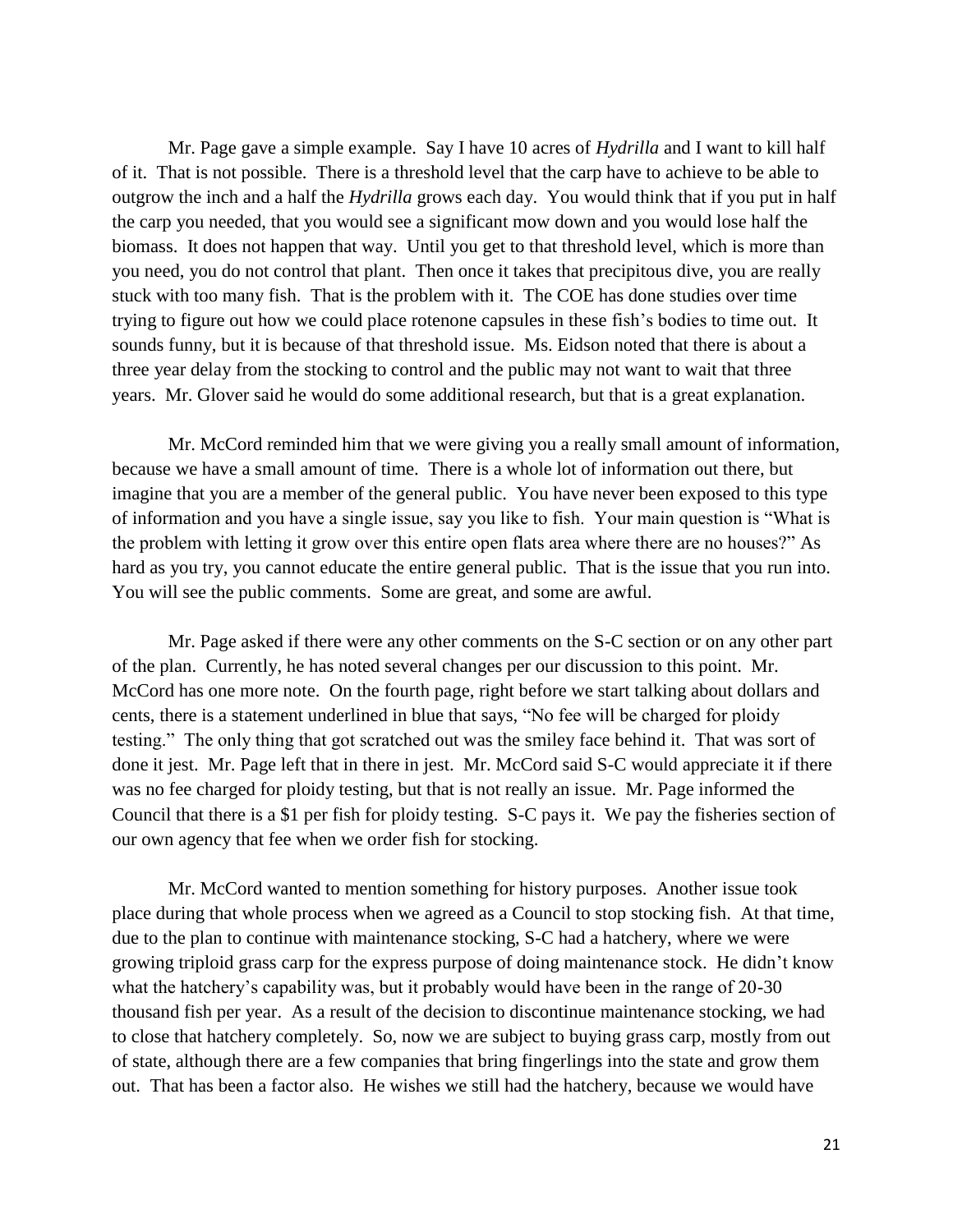enough fish to cover this number. Someone asked if there was any consideration to reopening the hatchery. Mr. McCord said no.

Mr. Perry noted that this chart is tremendously instructive. The more you study it, the more you learn. It would be good for everyone, especially the newer members, to extend that chart back into the 1990s, because there are some other peaks in there that offer some additional insight. When he looks at this, he has to ask himself, when we saw the lines cross in 2005, why didn't we do something. Mr. Page said we did. We came back in one of those years and tried to chase that number. Mr. McCord said that the first year that the Council agreed to stock fish, we stocked 2651 fish in the S-C system. We were still being governed by public opinion almost exclusively. Mr. Perry asked if that was in 2003. Mr. McCord said no, that stocking was in 2007. Mr. Page noted that some of those years were drought years, and we could not justify stocking during those years. Mr. McCord said stocking was not done in 2008 because of low water conditions, but we should have stocked.

Ms. Eidson thought we had made an agreement to having at least 10 percent of native vegetation coming back into the system. Although there is 100-300 acres of *Hydrilla*, we were not seeing a huge amount of native vegetation. Although it crossed, we had to think about when other vegetation is coming back. She remembers that as being one of the driving forces. Mr. McCord said not at that time. He went back to the 10 percent coverage. That is the goal that we have established, and we are having discussions about revising or revamping that number. That 10 percent is total vegetation, not just submersed vegetation. Ms. Eidson noted that you are not seeing total vegetation on this chart, just *Hydrilla*. Mr. McCord said we are looking at *Hydrilla* numbers because we are talking about grass carp stocking.

Mr. Page remembered the drought being very specifically part of the discussion. Mr. Perry recalls that, too. He also remembers being out in areas that used to be 14 feet deep, which didn't have *Hydrilla* in the past, but now have it because the lake had receded so much. It is quite possible that water clarity succeeding that drought was a big factor in the spike in growth. Mr. McCord said that the water level receding to about 10 feet below full pool elevation in a system that averages 15 feet deep was responsible for a change in hydrilla location as well as a change in *Vallisneria*. *Vallisneria* will normally only grow in about 8 feet of water. It caught on in those areas around the shoreline when the lake came back up. A lot of that stayed there because we had clear water and not a lot of heavy inflows for quite a while after the 2008 situation. That is when we started seeing an explosion of *Vallisneria*, based on the clarity of the water and the water depth at that time. It has a tremendous impact on what goes on.

Mr. Page said that with the stocking, we were trying to be very conservative, and we were probably overly conservative, looking at historical data. We got behind and could not catch up until we actually stocked another 200,000 fish in that system. Mr. Glover said it looks like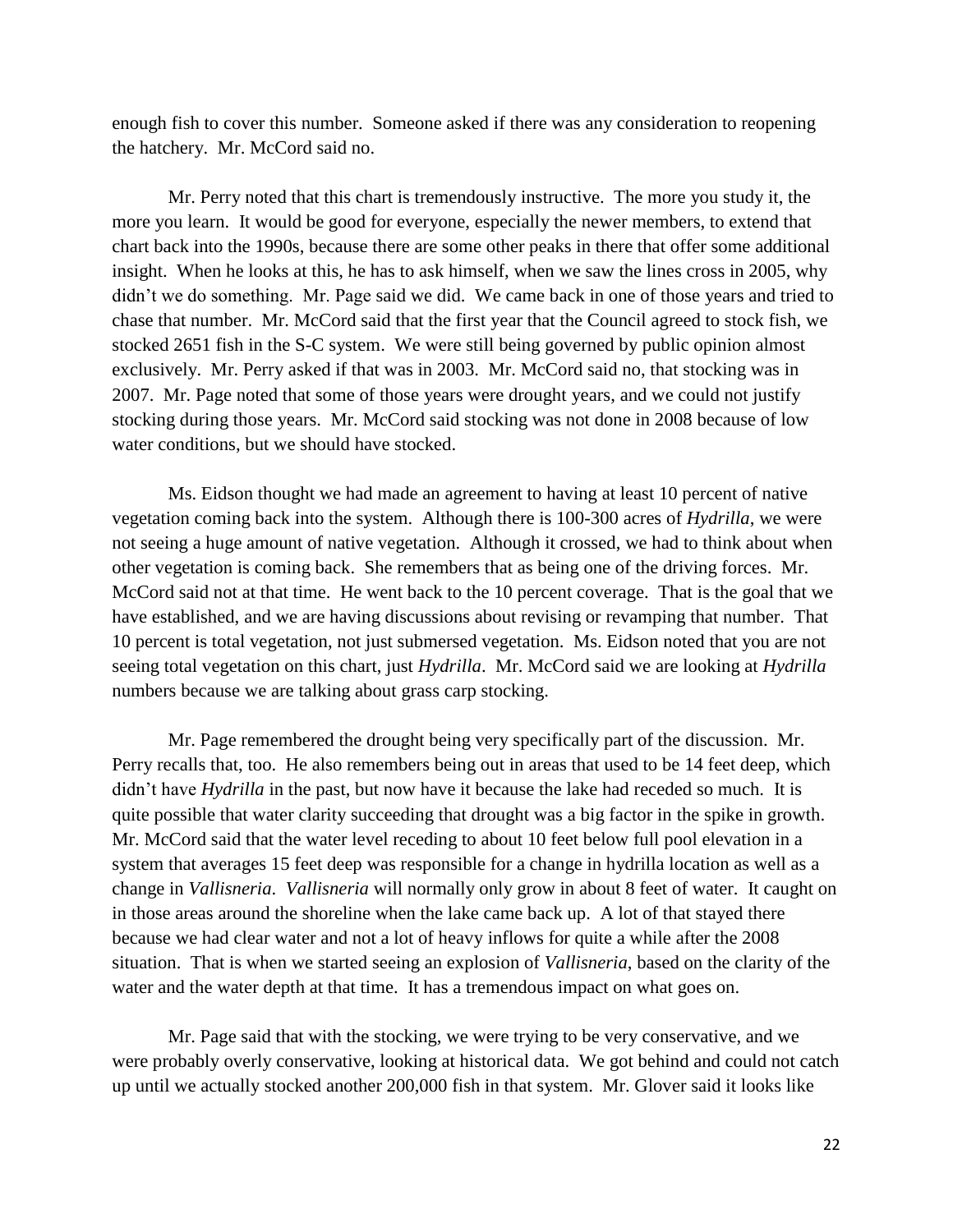the 130,000 is what did it. Mr. McCord said turbidity also played a role in the reduction of *Hydrilla*, as it has played a role in the reduction of native vegetation during that time period as well. Carp played the most important role, but you cannot discount the high turbidity levels. Mr. Page noted that *Hydrilla* is a little different from native species. Native species require a high level of sunlight. *Hydrilla* can function at lower levels of sunlight than our natives and is more aggressive.

Mr. McCord noted that grass carp do not control it right away. It takes about three years for that control to take place. It is kind of hard to target the exact number of fish. Mr. Glover said that those two lines on the graph make it appear the carp did the job. Mr. McCord said there is no question that they play a big part in it. Otherwise, we wouldn't be talking about stocking carp in the system. Turbidity does play a role in vegetation growth. Ms. Eidson said there is data on total vegetation and turbidity levels, so there are a lot of other factors that could be included in this graph. Mr. McCord said we could include that all that data in our graphs. Then the general public would not have any questions because they would not know what we were talking about. That might be a good idea. Mr. Page said that he would get confused from seeing all that data together. Ms. Eidson just wanted to let Mr. Glover know that all of that information was available, if he wanted to look at it.

Mr. Page asked if there was any other discussion about this and reminded everyone that they would get another chance to discuss it again. Mr. McCord made a motion that we accept the changes in all of the reservoirs that you passed out in the draft plan. Ms. Eidson seconded that motion. Mr. Page said he has a motion by Mr. McCord to approve the draft plan with the changes discussed today and be released for public comment. And he has a second from Ms. Eidson. He asked if there was any discussion. He called for a vote. There were six ayes and one nay, so the motion passed. Since there was only one nay vote, a show of hands is not required. Mr. McCord asked if Mr. Page was sure of that. Mr. Page affirmed that and reminded everyone that this vote is just for the release of the draft for public comment. This is just a simple majority vote.

Ms. Eidson knows it is a little late to be doing this, because she and Mr. Glover went to the wrong location and were late but asked if everyone in the room could introduce themselves for the benefit of Mr. Glover and some of the other newer members. Everyone did so. Mr. McCord made note again that most of his staff was here because he would be retiring soon and there had been no indication of who his replacement was going to be, so he's training everyone.

Mr. Page had another new item for the Council. We discussed this before, but he wanted to go back through it. Mr. McCord, Mr. Page, and our staff at SCDNR have had some meetings with the South Carolina Waterfowl Association(SCWA) about some habitat improvement work on the S-C system, with promises of repayment in the future of some of the funding that went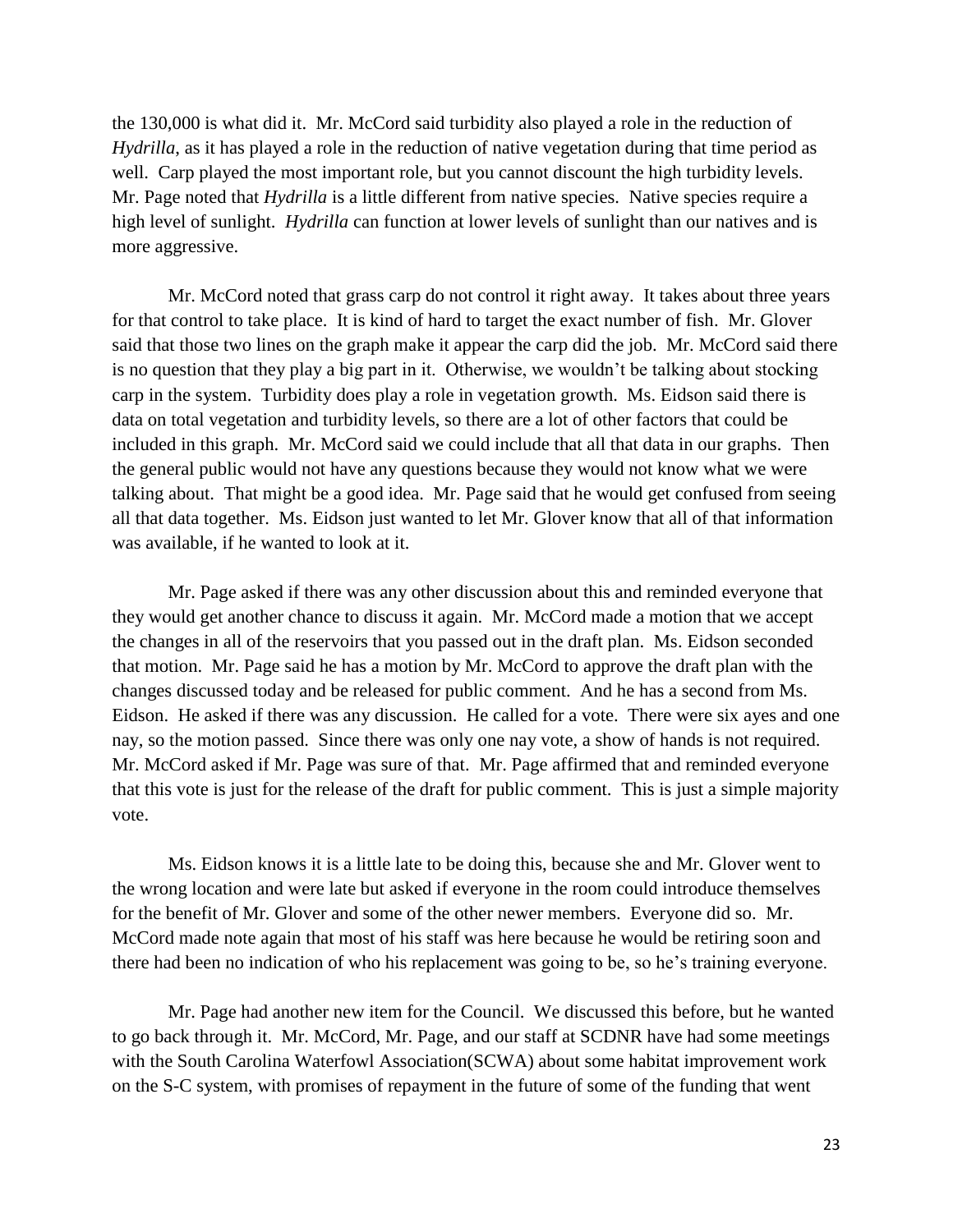toward that. This past year S-C and SCDNR kind of undertook the initial cut of that without any promise of funding from SCWA. We did approximately 400+ acres in the main lake and some work on the Santee National Wildlife Refuge. This was all cutgrass control work. It was done under the caveat of the cutgrass work in the plan, so it was already approved. We did, along with our waterfowl and fisheries biologists, pick some specific areas both inside and outside the WMAs. The SCWA had provided maps of some areas they wanted done. Between SCDNR and S-C staff we picked out some areas where we thought we really could make some improvements. We did some work this past year and plan to continue it this year, so we can keep cutting away to that. We are trying to reach out to some of the people who have made comments on the plan in the past regarding improved habitat. He will be providing them with a map of what has been done. Areas have been worked on in both Lake Marion and Lake Moultrie.

Mr. McCord noted that although giant cutgrass is a native plant, it does develop a very thick monoculture in areas. In waterfowl impoundments, it is not conducive to good waterfowl management. Even in areas out in the main lake, where both fishing and waterfowl hunting are done, it is not the best vegetation to have out there. Our control measures in the past have produced pretty good recovery of other native vegetation when we remove that cutgrass. It also opens up those acres for actual habitat enhancement by going in and planting more beneficial vegetation. That is the reason for targeting that, but we were requested to do that by SCWA, Pintail Partners, other waterfowl groups, and SCDNR staff. Mr. Page said this would open up some water for both waterfowl and fish. The SCDNR waterfowl and fisheries biologists were on board with the plan.

Mr. Page saw a news item the other day. The Great Lakes now have a carp problem. It is not a black or silver carp problem. It is a grass carp problem. You may see some headlines about that, and some of your constituents may see headlines about this issue. Of course, we all know that certain states do not use sterile grass carp. They used diploids instead of triploids, which can cause major problems. Just be advised, if you get any feedback regarding that, those carp in the Great Lakes are not sterile. That is not what we use in South Carolina, and we never have. We should not have a problem with carp ever. Mr. McCord asked if there was confirmation that they were grass carp. Mr. Page said it was a story on Fox News, but he believes it came from a viable source. Mr. McCord said he does not recall any literature about large scale grass carp stocking in the Great Lakes. Mr. Page said they did not stock them. They escaped from somewhere. Mississippi and Alabama used to only allow diploid carp stockings. He does not know how that state law got passed. Mr. McCord noted that there have been breaches of hatcheries and people have dumped fish. Mr. Page said that this is an issue of diploid carp moving up the Mississippi River. It is a possibility that it will make it into the comments on the plan.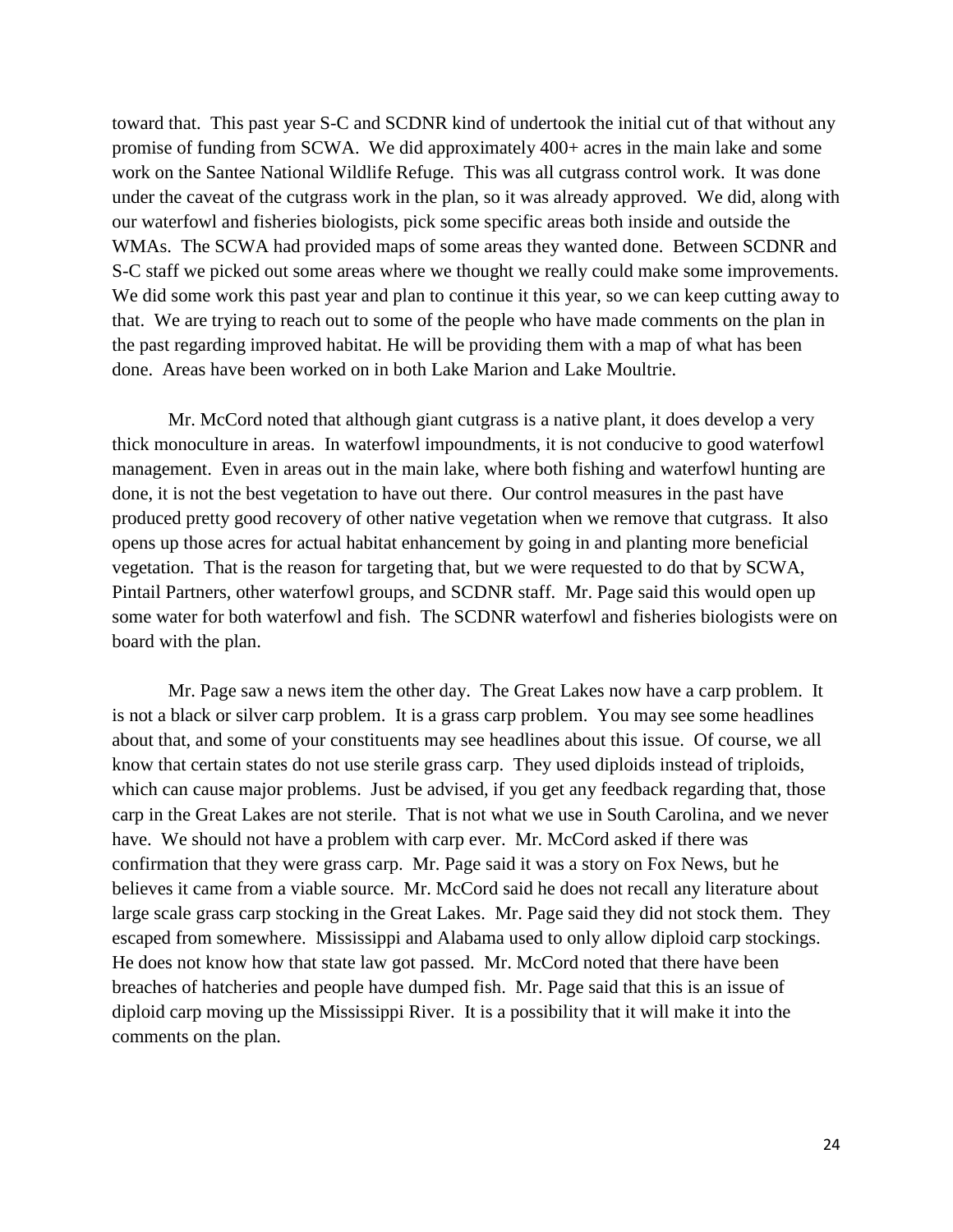Mr. Page asked if anyone else had anything new for the Council. Mr. Perry asked if there would be any value to have Marcy included as a technical advisor. We have a number of internal technical advisors already present. He does not know if she was included in the meeting you held a few weeks ago. Mr. Page said he asked Mr. Perry if she needed to be included in the meeting and the response was negative. Mr. McCord said she would be a valuable asset to this Council and that group. Mr. Perry would like to see her, or her representative, be invited as a technical advisor to the Council. David Wileki's name was mentioned in partnership, and he has a lot of valuable knowledge about the system and waterfowl issues. He might be another person, or his representative, to invite. Mr. McCord is fine with Marcy but is not so warm and fuzzy about that one. Mr. McCord noted that we are leaving out the person who has the most knowledge about aquatic plant management on the S-C lakes, which has been declared in previous comments. That would be Clarkie McClarey. He knows more about the system than all of us. We might want to consider never bringing him in. Mr. Perry said he is included to invite people who have strong technical training and professional status.

Mr. Perry noted that there are two council positions that are absent today and asked if Mr. Page had gotten any response back from the one that had attended the last meeting by phone. Mr. Page said he did not get any response from that individual regarding this meeting. Mr. Perry said now that we have a new governor in office, it might be a good idea to have someone write the governor's office. He asked if Mr. Page had requested SCDNR Director Taylor to send a letter to the governor. Mr. Page said Director Taylor had sent a letter to Governor Haley's office, but one had not been sent to the new governor because all of the staff positions were still being filled. Mr. Perry feels that because the new governor is a lawyer and former Attorney General, he would be more inclined to follow the law. The law says his office is supposed to have a representative on this Council.

Ms. Eidson noted for the new members that there are seats for the Office of Coastal Resource Management and the governor's office. Mr. McCord said it is probably a procedural matter for SCDNR, but it seems to him that the Council chairman should write that letter to the governor's office to put someone on the Council. If that requires Director Taylor's approval, we need to do whatever needs to be done. Mr. Page said that he technically writes the letter, but it has to come from Director Taylor. Mr. McCord wanted to make sure that no one misunderstood that the Council is a separate entity from SCDNR. Mr. Perry stated that it would be cumbersome to get all the agency heads who are represented at this table to sign a single letter to make that request from the governor's office. Mr. McCord said whatever works to get a representative from the governor's office here is fine with him. Mr. Page said we have a letter to send that just needs some minor adjustments.

Ms. Eidson asked if there was anything she could do in regard to the representative for OCRM. Mr. Page said he thinks we have done everything possible to get the OCRM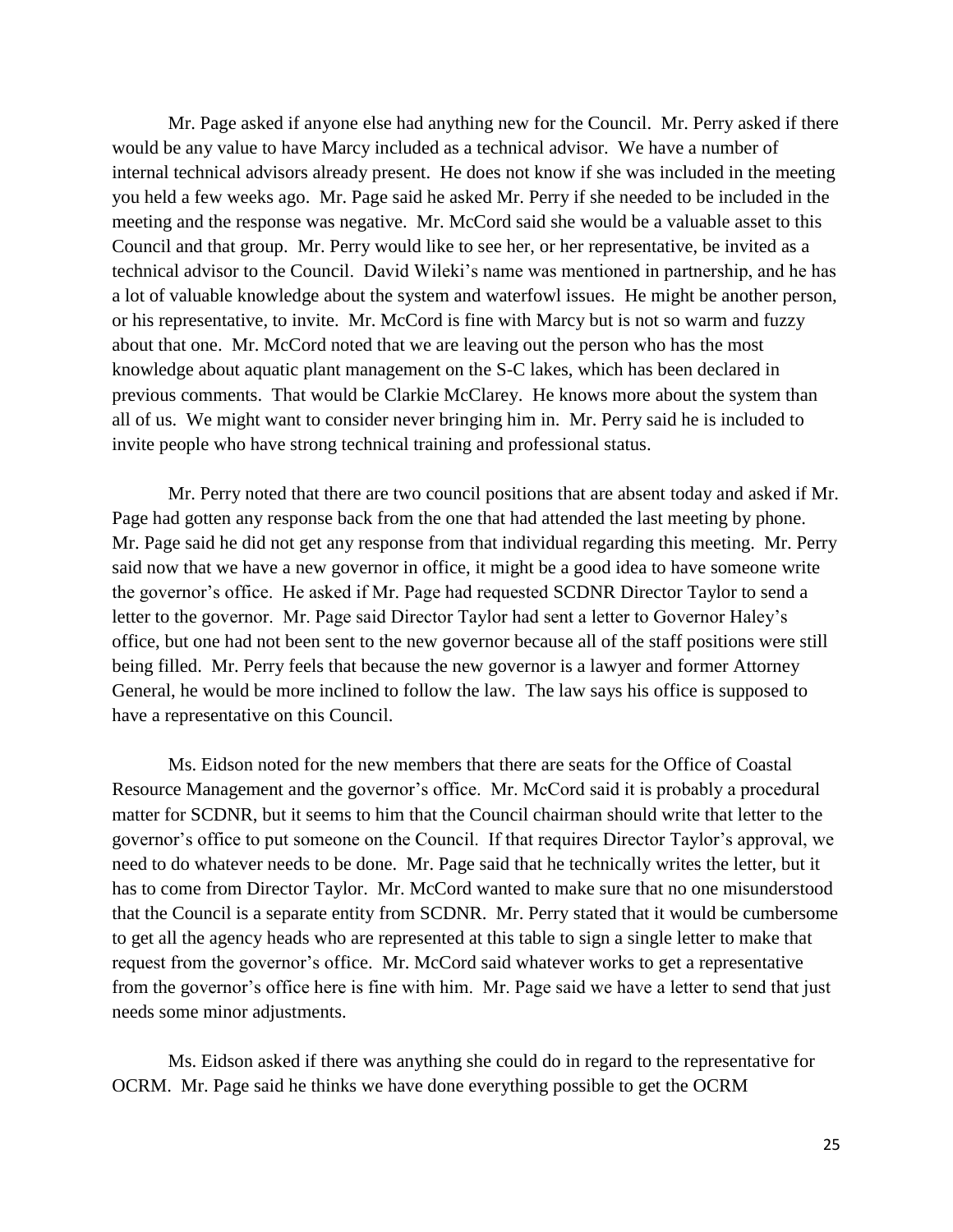representative to attend the meetings. He did call in two meetings ago but did not even offer to call in this time. That was when we were putting pressure on his bosses to have someone at the meeting. Mr. Page agrees with Mr. Perry, in that it would be nice if we could twist their arm and make them come, but we cannot. The governor's office seat has traditionally not been filled during the last ten years. Ms. Eidson noted that with so many of us moving off the Council, this would be a good time to let ORCM and the governor's office know that they need to step up to the plate, because it would be good to transfer some of this stored knowledge. Mr. Page noted that OCRM used to attend meetings, when they were not truly OCRM. Mr. McCord said that was when they were Coastal Council. Mr. Page said there were a lot more state employees at that time, too.

Mr. Page explained, for the new folks, what is required to be a Council member is for the director of the agency has to appoint the person to the Council. Mr. Glover asked if a formal letter was required. Mr. Page said a one is required. There was additional discussion regarding who the letter needed to be from in their chain on command, but it was unclear of the details because of the number of people speaking. Mr. McCord read a portion of the statute for clarification: "The council shall include one representative from each of the following agencies, to be appointed by the chief executive officer of each agency." Keep in mind that it says one representative from each of the following agencies and goes on to mention divisions of different agencies. Mr. Page said we are not going to get into that discussion. Mr. McCord said the wording is kind of cloudy anyway. There was a little more multiple person discussion. Mr. Glover asked that Mr. Page let him know what is needed.

Mr. Page noted, for the new people, we try to follow parliamentary procedures, but we do not always do that. He kind of believes in free and open discussion sometimes and do not shut people down or make them ask permission to speak. There have been instances where we probably needed to do that, but we have always had a good group of people that could talk to each other. Open discussion has always seemed, to him, a better way than shutting people down with parliamentary procedure. We will use that if needed.

Mr. Page said that on any minor issues, a simple majority of the Council votes things up or down. Those minor issues include the approval of a draft for public review or approving where we are going to meet. The chairman does have a vote. In the past, the chairman has abstained, because in most other organizations, the chairman was the tie-breaker. However, he is a short-timer now, so he is going to vote on everything.

Mr. Page said the next time we meet, he will have the plan and the comments we have received on the plan. He will try to send them to you ahead of time, so you can see what we are talking about. He will try to have all the comments in one document. You will see a variety of things. You will see comments where people threaten us, to comments that have some very good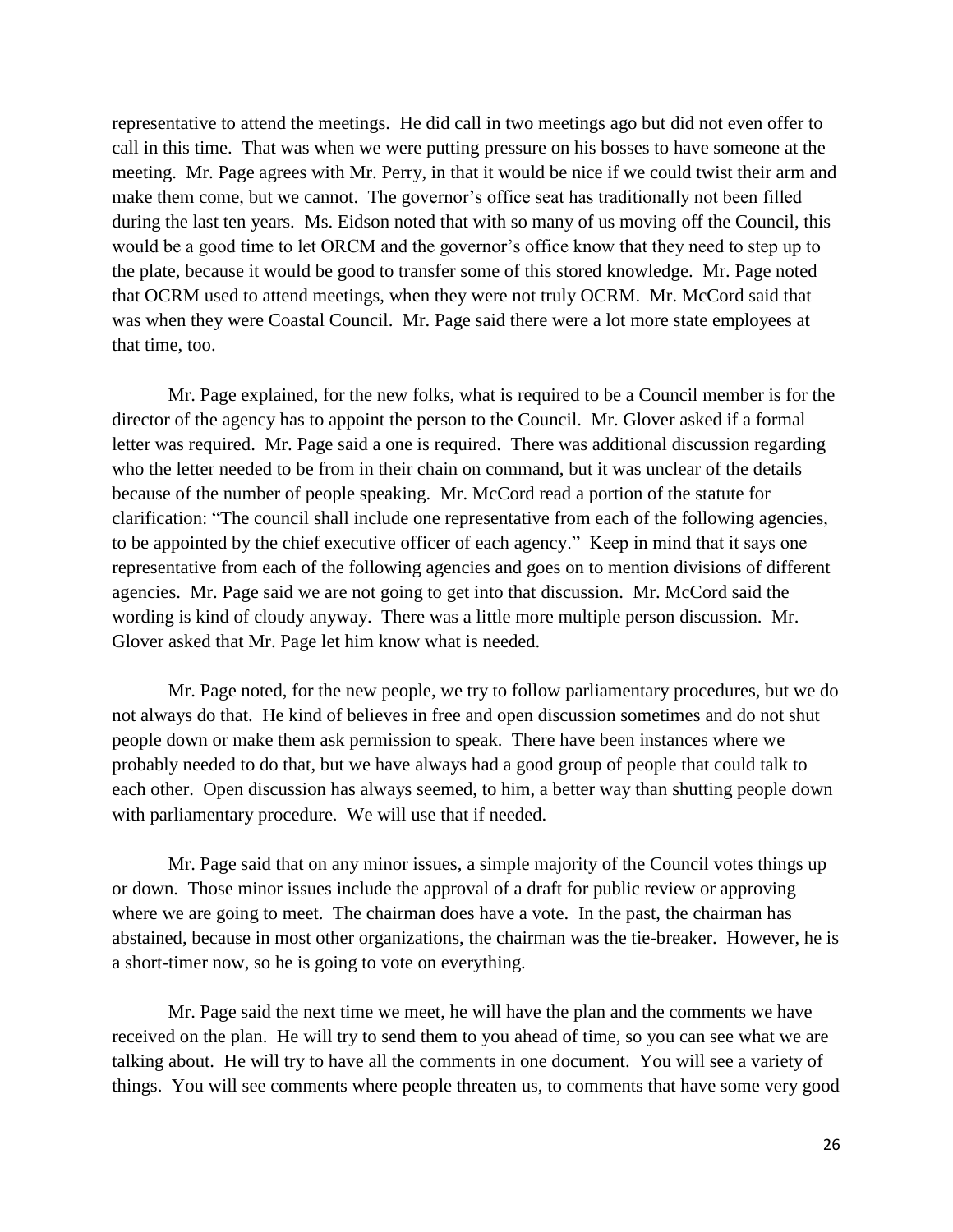information. You may not see comments on any other waterbody than the Santee Cooper. When we go through that process, which will be a long meeting because we have to hammer out some issues. What we do at that meeting will be making the decisions for the rest of the year. At that point, we vote on the final plan. It is a two-thirds majority of members present must approve or disapprove the plan. The way the law reads, if a two-thirds majority of the members present do not approve the plan, it falls back to SCDNR to decide what is in the plan. It sucks, but that is the way it is set up. It was set up years ago, when there were multiple agencies, not multiple entities within agencies. The new folks may think it seems a little biased toward SCDNR, since there are three representatives, but we do not necessarily agree as much as you agree with each other. We have had some pretty heated battles within the agency.

Ms. Eidson said that when the Council was set up, it was Water Resources and Land Resources, which later got merged with other agencies. Mr. Page said technically, in the old days, Mr. Marshall would be the Land Resources representative and he would be the Water Resources, which is always the chairman, and Mr. Perry would be the SCDNR representative. It is a similar situation with SCDHEC and OCRM.

Mr. Page asked if there were any other questions or any other new Council business. Mr. Perry asked when Mr. Page thought the draft plan would be published, a week or 10 days. Mr. Page thinks he should be able to have this corrected and on the web site by the middle of next week. Mr. Perry asked if Mr. Page would then do a Doodle poll regarding the next meeting, because the draft has to be out for 30 days. Mr. Page said he needed to find out where it states 30 days. Mr. McCord read in the law that "the department shall establish procedures for public input into the plan and its amendments and priorities." It does not stipulate anything about the amount of time. Mr. Page said that by law for public notice we have to send stuff out a minimum of 10 days. Mr. Perry agreed, but said the historical record has been the 30 days.

Mr. Page said this was a weird year. If we wait 30 days, it is going to be the middle of April before we make a decision. He is already going to be treating before then. He will be treating on last year's plan, but he is already treating. Mr. McCord went back to the grass carp stocking. We are basing the number on what we had at the beginning of 2017, and we are moving toward the end of the first quarter. So, we need to get things approved from the standpoint of doing the stocking as soon as possible. Mr. Page said that if we get this approved in the middle of April, and we have to bid fish out, we may not get that bid done before the end of the year. Mr. McCord said S-C can get things done faster, but we would still like to stock fish earlier for both control purposes and for the health of the fish as water temperatures rise.

Mr. Page confirmed to Mr. Perry that the draft would be posted next week. Ms. Eidson asked if the time frame for the next meeting would be the first week of April. Mr. Page said no, we have to wait 30 days after posting. Mr. Perry said we are looking at 35-40 days from today.